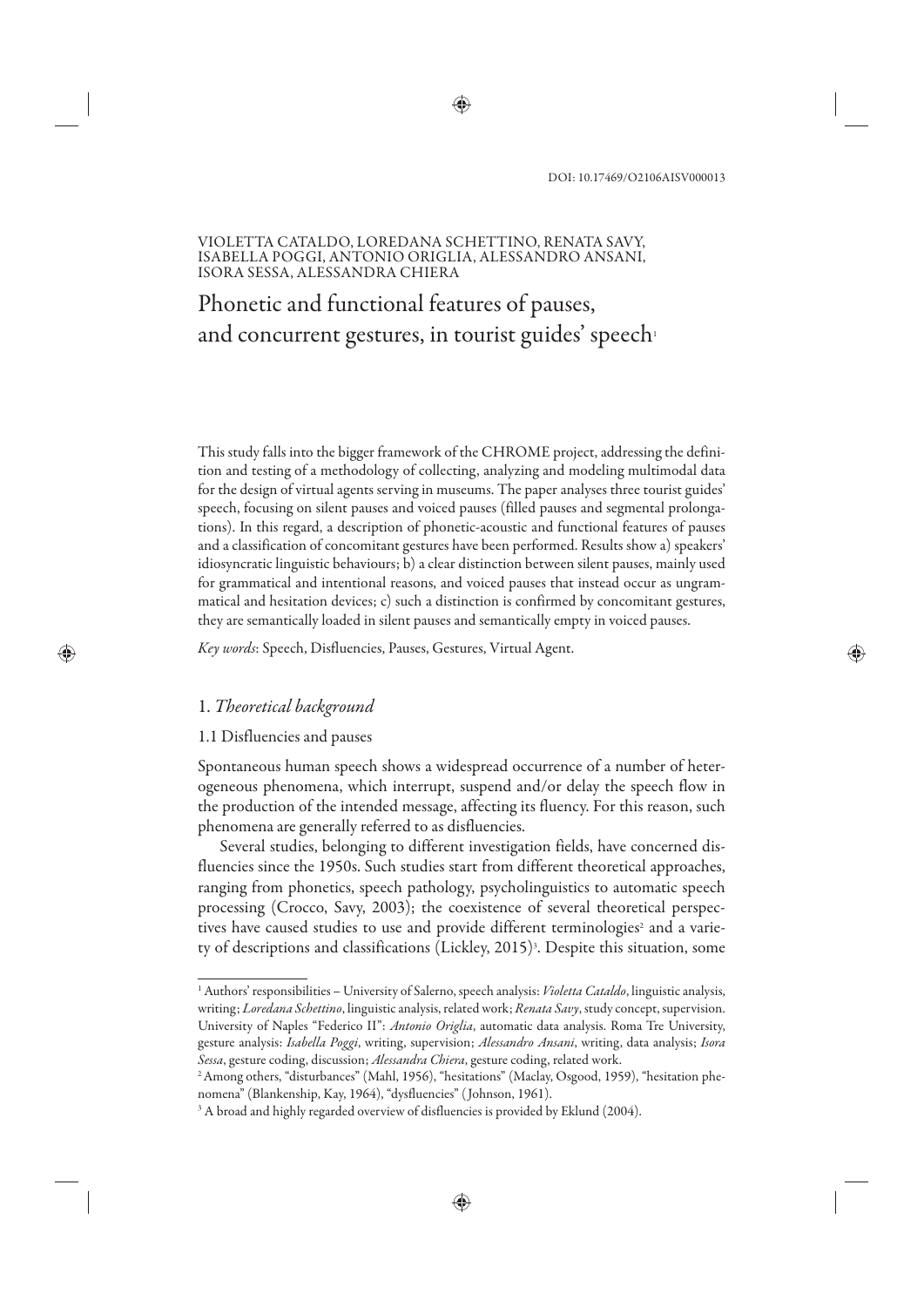agreement has been reached, as reference is made to Levelt's description of the general structure of disfluencies<sup>4</sup> (Levelt, 1983) and his model of speech production (Levelt, 1989), comprising the "double perceptual loop" theory of self-monitoring. Accordingly, speakers' perception of both the own produced speech (external loop) and speech plan (internal loop) enables them to detect and repair a problem before it is articulated. Hence, disfluencies in general trace back to either the external monitoring stage or the internal planning stage.

Disfluency phenomena expressly characterize oral texts as they are closely related to the speech modality; in fact, conditions of low degree of message design by the speaker, simultaneity of planning and production processes and regular concurrence of signals' emission and reception are likely to undermine the speakers' flow of speech (Voghera, 2017).

Fundamentally, the basic distinction regards two main categories<sup>5</sup>:

- **Hesitations**; phenomena of hesitations show a certain degree of speakers' uncertainty and are used as means for taking time to plan what follows in the message. Generally, this kind of disfluencies does not affect the verbal sequence of speakers' productions; instead, a range of phonetic cues, including silent pauses, filled pauses and prolongations, are employed.
- **Repairs**; speakers need to retrace something that has been already said and change it. It can happen for different reasons, all revealing a need for correction of errors that have occurred somewhere in the planning process. In this case, a change in the verbal sequence of the utterance occurs, since the speaker acts on something already uttered, repeating, replacing, adding, removing part of it; indeed, successful repair strategies consist of repetitions, substitutions, insertions, deletions.

Disfluency occurrences belonging to the hesitation category usually involve the temporary suspension of flowing speech (Lickley, 2015), which means that, in most cases, speakers hesitate by means of elements which enable a short-term delay to the production process; therefore, pauses are commonly employed as hesitation devices (Maclay, Osgood, 1959; O'Shaughnessy, 1992). Although pauses are part of disfluencies, as they affect to some extent the speech flow, a number of studies claim that these interruption phenomena need to be investigated from a "positive" approach. Starting by Chafe (1980), hesitations produced in spontaneous speech communication have not been considered anymore as merely disturbances or "errors" of human speech production and researchers in this field have increasingly acknowledged their role in dialogue. In fact, pauses represent the natural outcome of the condition of on-line planning process in human spontaneous speech (Giannini, 2003)

<sup>4</sup> On such account, Shriberg (1994) developed her own highly influential account on disfluencies, whose structure may consist of the following regions: Reparandum (RM), Interruption Point (IP), Editing Phase (EP), Repair (RR).

<sup>5</sup> Such distinction has been considered in a number of studies, to recall some of them: "stalls" (silent pauses, filled pauses, prospective repeats, syllabic prolongations) and "repairs" (false starts, retrospective repeats or bridging) in Hieke (1981); "forward looking disfluencies" and "backward looking disfluencies" in Ginzburg, Fernandez & Schlangen (2014); "hesitations" and "repairs" in Lickley (2015); "*disfluenze fonetiche*" (phonetic disfluencies) and "*disfluenze testuali*" (textual disfluencies) in Voghera (2017).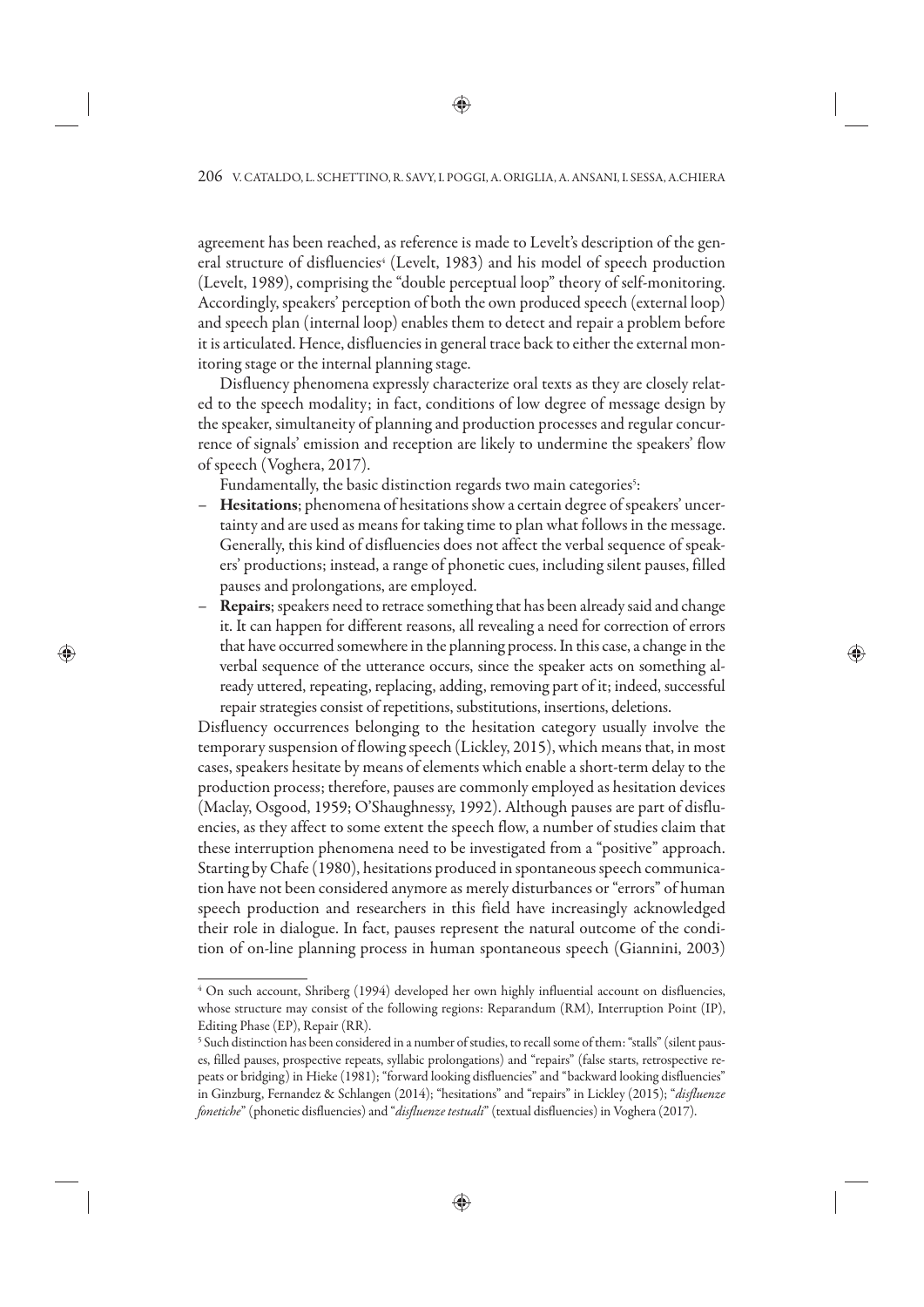and a possible solution to in-time discourse planning (Clark, 2002). Using pauses, speakers manage to avoid producing performance errors and to achieve greater wellformedness in their speech (Hieke, 1981). More specifically, the insertion of such elements allows the speaker to gain extra time to retrieve content and provide the listener with valuable meta-information about the ongoing speech (Betz, Wagner & Voße, 2016; Betz, Carlmeyer, Wagner & Wrede, 2018).

In the literature, pauses have been classified and termed differently, according to different research approaches and criteria. The most recurring classification concerns unfilled (or silent) pauses and filled pauses.

Unfilled pauses consist in occurrences of silence of unusual length in the spontaneous speech flow (Maclay, Osgood, 1959); from the articulatory point of view, silent pauses can be produced together with other phenomena, comprising inspiration, swallowing, any laryngo-phonatory reflex, or a silent expiration (Zellner, 1994).

Filled pauses are usually subdivided into "unlexicalized" and "lexicalized" filled pauses; the former, e.g. "ah" or "uh", have been defined as seemingly meaningless words (Gabrea, O'Shaughnessy, 2000), as they are independent nonverbal elements, realized as vocalizations and/or nasalizations. Furthermore, several studies tend to include in this category phenomena of segmental prolongation (Giannini, 2003), while others consider them as a specific form of unfilled pauses (non-phonemic lengthening of phonemes; Maclay, Osgood, 1959). The category of lexicalized filled pauses refers to pauses that have lexical form, thus including different cases found in a number of languages, such as discourse markers (e.g. "you know"), repetitions, false starts (Zellner, 1994).

Researchers on conversational speech synthesis, looking for a model for synthetic disfluencies, considered "pauses" as one of the three micro-structural elements that may constitute disfluencies (Betz, Wagner & Schlangen, 2015): pre-disfluent syllable lengthening (L); cut-offs leading to word fragments (F); silent or filled pauses (P). According to their study, most speech disfluent occurrences are expressed via a combination of the above mentioned elements.

From a more closely phonetic perspective, researchers have expressed particular interest in identifying both segmental and suprasegmental features of pauses, especially of those vocalizations considered as filled pauses.

As regards segmental content, several studies concerning English spontaneous speech claim that filled pauses are typically produced as a steady mid-central vowel close to *schwa* (Maclay, Osgood, 1959; O'Shaughnessy, 1992; 1993; Gabrea, O'Shaughnessy, 2000; Schriberg, 2001).

In the literature, different studies have investigated the prosodic cues of filled pauses. Duration is one of the most noteworthy, as it succeeds in distinguishing filled pauses' segments from other similar vowels contained in unstressed words (such as "a" and "the") in spontaneous speech; in the first context, such vowels are regularly longer than in the second one (Shriberg, 2001). Additionally, specific intonational features have been identified as peculiar to filled pauses and the relationship with their prosodic surrounding (Shriberg, Lickley, 1993); filled pauses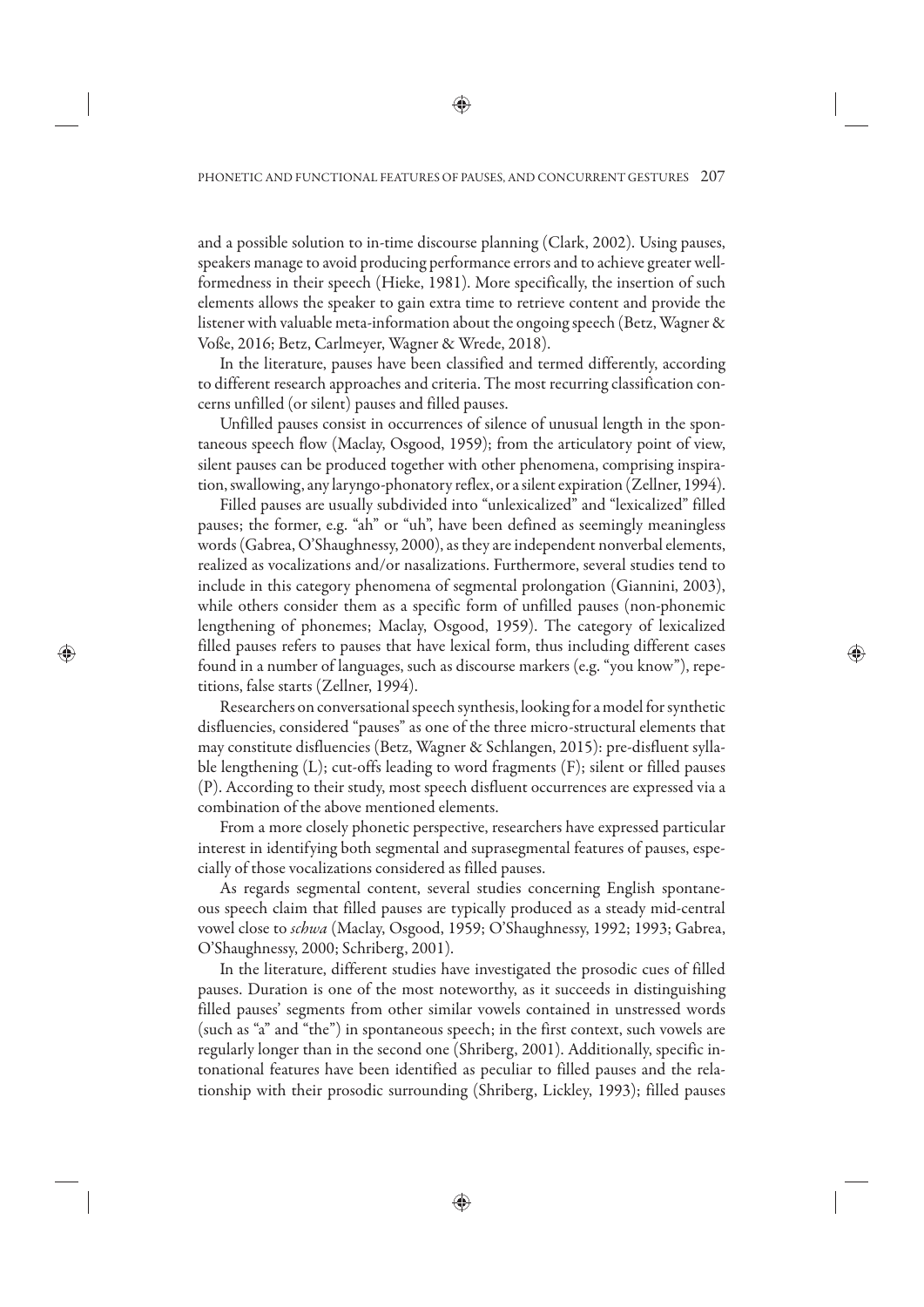have been described as showing a low fundamental frequency  $\mathrm{F_{0}}$  compared to the adjacent context and displaying an ongoing  $F_{0}$  fall (O'Shaughnessy, 1992; Gabrea, O'Shaughnessy, 2000).

Researchers investigating filled pauses, have also observed segmental prolongations. They were found to be often concurrent phenomena preceding filled pauses (Betz, Wagner, 2016); moreover, both phenomena, in contrast to other disfluency types, show features of vocalization and duration as means for expressing hesitation (Eklund, 2004).

In general, segmental prolongations that can be considered as pauses occur in disfluent contexts; in this way, it is possible to distinguish disfluent prolongations from other cases of lengthening, due to accentuation or in utterance-final or prepausal position. Recent studies have shown that the preferred segmental targets for disfluent prolongations are long vocalic nuclei and sonorant codas (Betz, Eklund & Wagner, 2017). On the intonation level, hesitant prolongations tend to show a specific flat pitch contour compared to non-disfluent prolongations, which are realized with a higher pitch range (for example, due to accentuation; Betz et al., 2017). As regards duration, segmental prolongations are commonly shorter than filled pauses (Eklund 2001; 2004; Betz et al., 2017).

#### 1.2 Gestures

Communication entails a complex interplay between speech and gesture. The study of their relationship is characterized by a debate between two competing hypotheses: according to the Lexical Retrieval Hypothesis (e.g., Krauss, Hadar, 1999; Krauss, Chen & Gottesman, 2000; Morsella, Krauss, 2005) they fulfil different functions, with gestures mainly supporting the message encoding or having a compensatory role; a second hypothesis ascribes to gestures functions similar to those of speech (e.g., Kita, Özyürek, 2003; Kendon, 2004; McNeill, 2005). Support to the first view is given by a more frequent occurrence of gestures in disfluencies, their preparing language in infants (Liszkowski, 2008) and their helping word retrieval (Pine, Bird & Kirk, 2007).

Conversely, some models observe that gestures occur more often in absence of disfluencies (Christenfeld, Schachter & Bilous, 1991) and their strokes co-occur with prosodic peaks (Nobe, 2000), suggesting that speech and gesture are integrated systems playing similar pragmatic functions. For example, the Information Packaging Hypothesis (e.g., Alibali, Kita & Young, 2000; Kita, 2000) holds that gesture and speech are intertwined from early conceptual elaboration, and gestures provide help for thinking and then speaking; indeed, people gesture more frequently when facing a high conceptualization load (Kita, Davies, 2009; Kita, Alibali & Chu, 2017). Other proposals, inspired by McNeill (1992, 2005), argue that speech and gesture form a unique system where the propositional and the mental-image aspects of thought are linked together: they have a similar pattern of development in childhood (e.g., Capirci, Volterra, 2008) and different languages (Kita, 2009), they are synchronized in a semantic harmony in both production and comprehension (e.g.,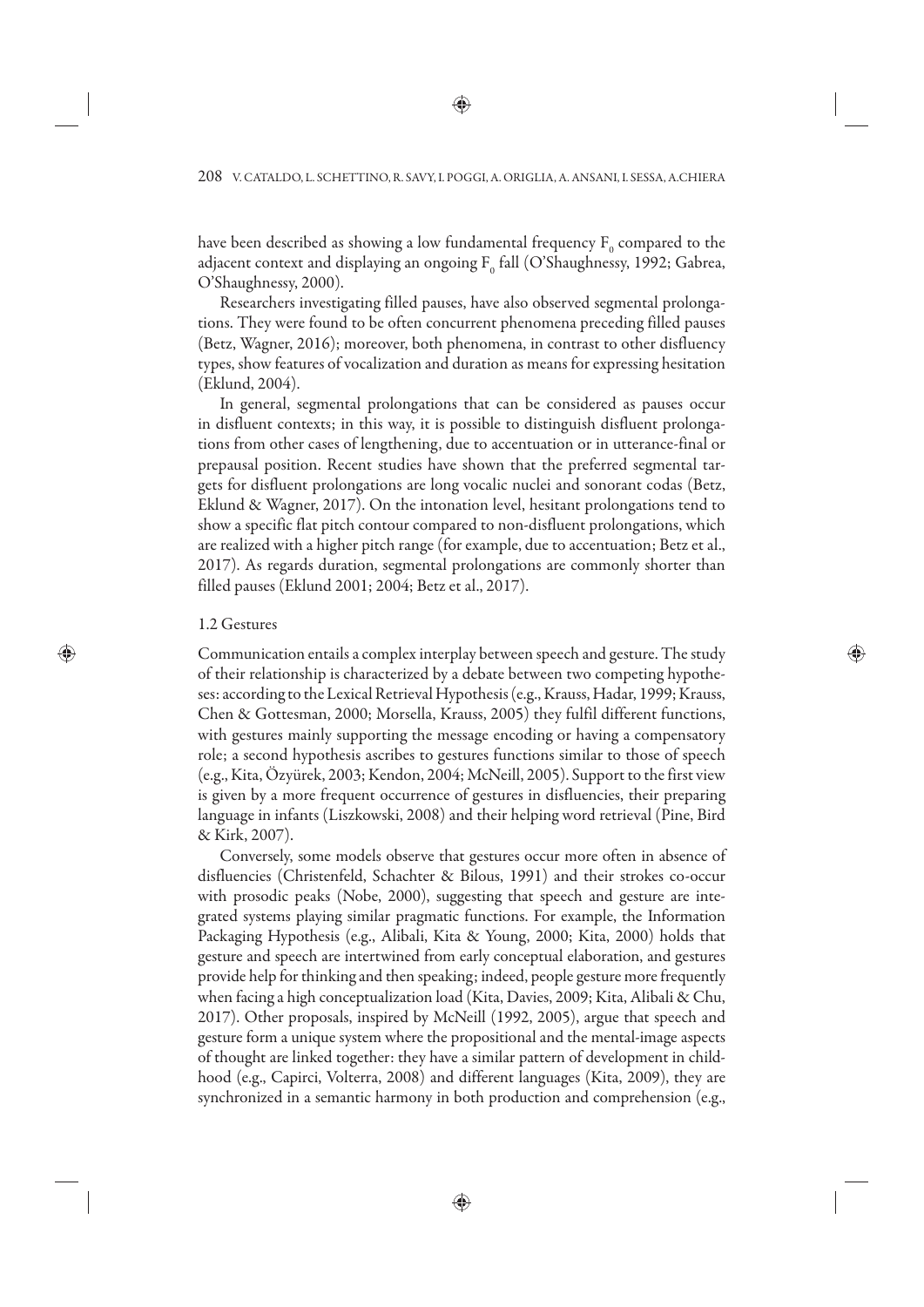Kendon, 2004; Holler, Schubotz, Kelly, Hagoort, Schuetze & Özyürek, 2014), and are similarly affected by neurocognitive impairments (Duncan, Pedelty, 2007).

Since assumptions about the timing and functions of gesture in pauses (a crucial topic of this work) are opposite in the two frameworks above, their plausibility may be tested exploring the relationship between gesture production and disfluencies.

In the few studies exploring gestures accompanying speech pauses (e.g., Esposito, Marinaro, 2007; Stam, Tellier, 2017; Graziano, Gullberg, 2018; Krauss et al., 2000; Morsella, Krauss, 2005), data are inconsistent. As to their temporal relation, for some authors gestures occur just before or at the same time as disfluencies (Ragsdale, Fry Silvia, 1982), while for others speech and gesture are interrupted simultaneously (Mayberry, Jacques, 2000) or gesture stops before speech stops (Seyfeddinipur, 2006). Some find that disfluencies are specifically synchronized with gestures holds, i.e., the momentary suspension of movement, in both children and adults (Cibulka, 2016; Esposito, Marinaro, 2007): like speech pauses may be involved in the processes necessary to repair a problem in speaking, holds too may signal the activation processes to handle the same problem and re-plan a new message.

As for the function of gestures in pauses, along with a production-oriented function of lexical retrieval, an interactive role of managing turn-taking (Mondada, 2007) and a comprehension-oriented function of adding useful information for the interlocutor mainly in asymmetrical interactions (i.e., doctor-patient) are highlighted (Stam, Tellier, 2017). Graziano and Gullberg (2018) provide further evidence that speech and gesture form an integrated system by examining adult native speakers of two languages and language learners: gestures occur more in fluent than disfluent speech and, in the rare cases of strokes found in pauses, they belong not only to referential but also pragmatic gestures with an interactive function. Moreover, all participants tend to suspend or hold gestures in disfluency, showing that when speech stops, so does gesture (Yasinnik, Shattuck-Hufnagel & Veilleux, 2005).

### 2. *Object of the study*

The present study is part of the CHROME project – Cultural Heritage Resources Orienting Multimodal Experience, which is aimed at defining and testing a methodology of multimodal data collection, analysis and modeling for the development of a Virtual Agent (VA); such a VA should be able to serve in museums and present cultural sites using an "anthropomorphic" human-machine dialog system. The purpose of the research focuses on this last feature, providing an accurate description and modeling of a number of specific features of verbal behavior, which contribute to speech naturalness and adequacy to its situational context. In fact, VAs usually speak in a fully fluent way, giving the interlocutors a feeling of artificiality and distance; actually, VAs are expected to emulate human-human communication, which, however, shows a series of phonetic and prosodic characteristics that cannot be neglected. In this perspective, phenomena of hypospecification, coarticulation and disfluency need to be investigated on the positive side, looking for characteristics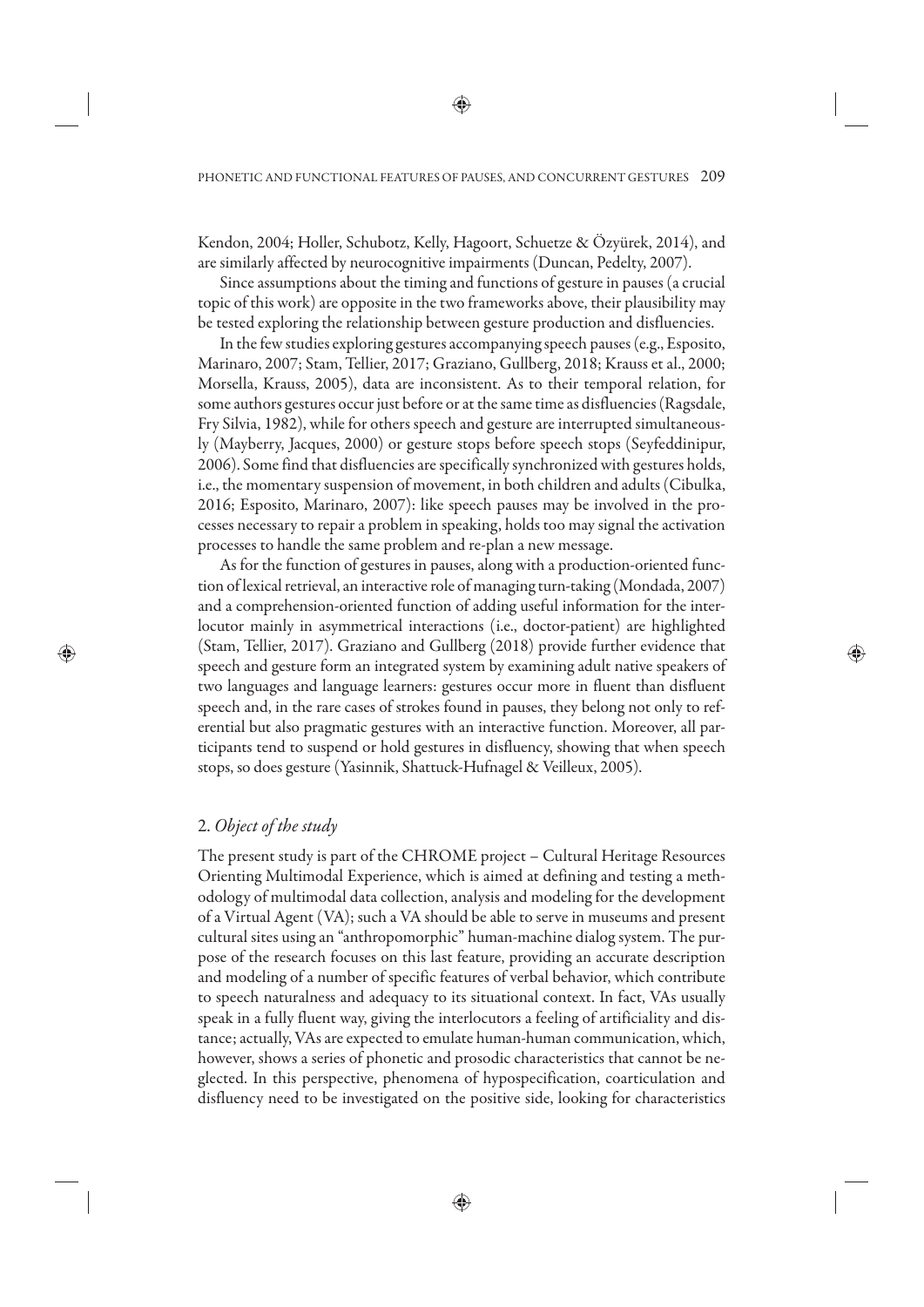and regularities, which can be effectively implemented in "text to speech" (TTS) synthesis in order to improve its performances. In the framework of the CHROME project, this work aims at: a) describing and analyzing a set of speech disfluency phenomena occurring in tourist guides' speech, focusing on three different types of pauses: silent pauses, filled pauses, vocalized filled pauses; b) researching patterns and regularities of such phenomena to be implemented in TTS system; c) investigating the existing relationship between pauses and concurrent gestures.

# 3. *Methodology*

# 3.1 Corpus and dataset

The present research focuses on a limited dataset drawn from the whole corpus collected for the CHROME project (Origlia, Savy, Poggi, Cutugno, Alfano, D'Errico, Vincze & Cataldo, 2018). The corpus consists of audiovisual recordings of guided tours led in Italian at the San Martino Charterhouse in Naples. Three female expert tourist guides accompany small groups of visitors in four guided tours, each of approximately an hour, for a total amount of about 3h30' of speech for each guide. The guided tours take place in six "points of interest" (POIs) of the Charterhouse: pronaos, great cloister, parlor, chapter hall, wooden choir, treasure hall<sup>6</sup>. The dataset of this study takes into account one POI of one visit led by each of the three expert guides, amounting to 36'88'' of speech; the first POI, namely the *pronaos*, represents the opening moment of the guided tour, which starts at the doorway to the church of the Charterhouse.

From a linguistic point of view, the conditions set by the corpus identify a particular kind of oral texts, typical of tourist guides' oral performances. The guides' speech is characterised by a) a high degree of discourse planning, in fact, tourist guides make regular use of descriptive texts, which are partially pre-structured and repetitive; b) high selective attention of the participants, because of the hierarchical relationship between the guide and the audience, due to the guide's professional and linguistic competence in the topic; c) a resulting low degree of interlocutors' dialogic interaction and participation in the discourse construction; d) a close integration between verbal and non-verbal elements, due to the spatial context which, for example, makes it necessary to use spatial, verbal and gestural, deixis. Given the above features, it can be assumed that this study deals with semi-spontaneous and semi-monological speech.

# 3.2 Method

## 3.2.1 Disfluency annotation system

The three selected audiovisual recordings have been annotated on different linguistic levels.

 $^6$  Detailed data collection protocols are provided by Origlia et al. (2018).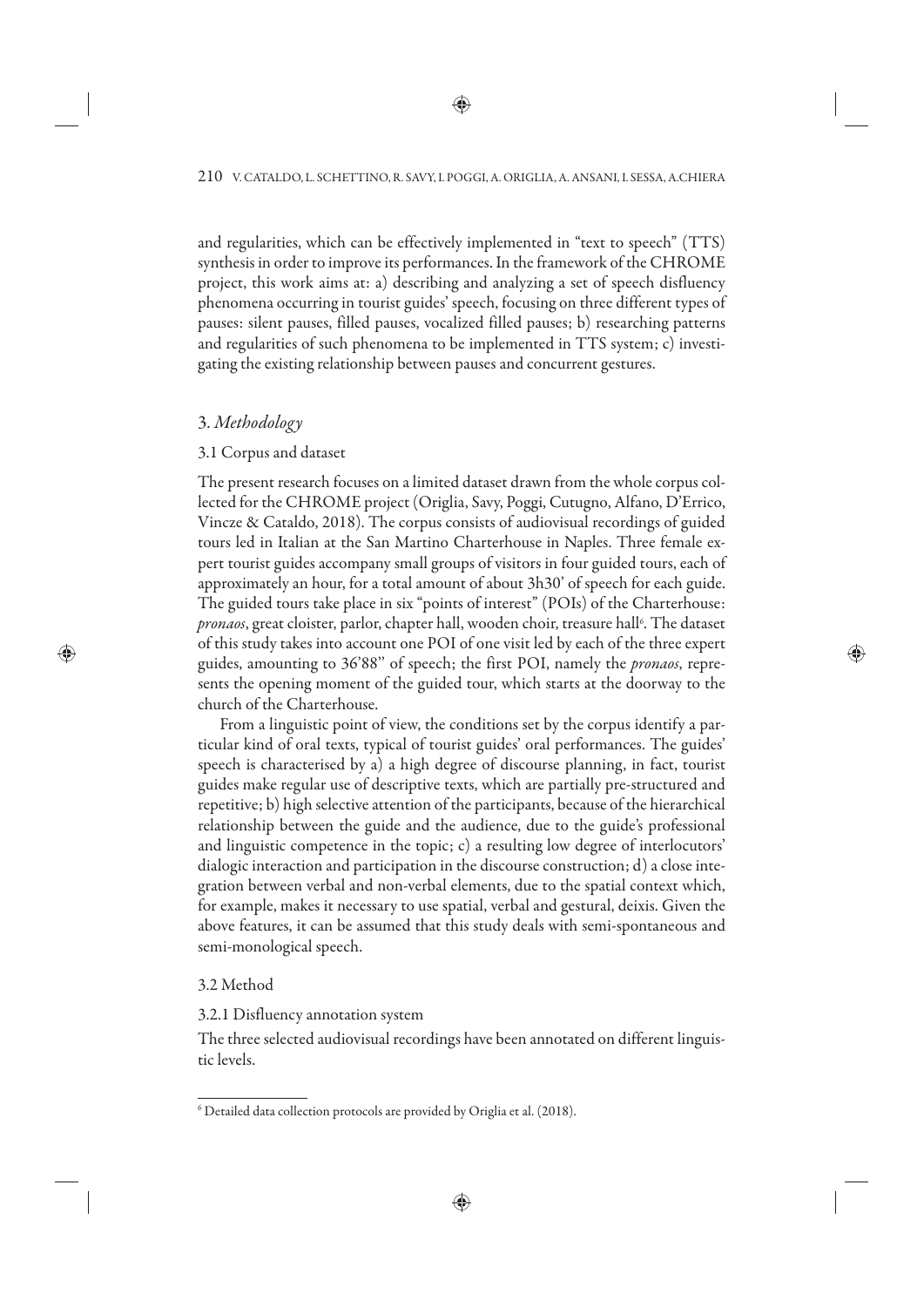Firstly, orthographic transcription and phonetic and syllabic annotation have been carried out (see Origlia et al., 2018) using the software Praat (Boersma, Weenink, 2018).

As concerns disfluency phenomena, an *ad hoc* encoding system has been adopted, based on the disfluency modeling works of Hieke (1981), Shriberg (1994) and Lickley (1998). The system consists of four annotation tiers, which, although parallel to each other, refer to different occurrence domains. For this reason, disfluency phenomena have been annotated using the ELAN software (2018), which allows to carry out a multilevel annotation. A comprehensive description of the disfluencies' four domains and their relative annotation tiers follows.

- **Disfluency Type;** this first annotation level specifies the category of the occurring disfluent phenomenon. A finite number of categories has been selected, in the attempt to cover all the possible occurrences:
	- *Fresh Start*. It involves cases of false starts, when the speaker stops and rephrases a new utterance with no morphosyntactic and/or semantic relationships to the previous one.
	- *Repeated Start*. In the utterance, the speaker stops and exactly repeats something s/he has already uttered; such category deals with repetitions of single words, fragments of words, as well as whole utterances.
	- *Edited Start*. This category is divided into two subcategories; in both cases the speaker rephrases part of the string, either adding one or more elements (Addition subcategory), or substituting an element with another syntactically and/or semantically equivalent one (Substitution subcategory).
	- *Hesitative Start*. In this case, the speaker shows and produces a hesitation without repeating, substituting or abandoning any part of the utterance in production.
- **Disfluency Function;** this level provides information about the pragmatic function performed by each disfluent phenomenon. Such a pragmatic description specifically refers to Hieke's classification (1981) into retrospective and prospective disfluency phenomena. Accordingly, each disfluency type is associated with either a retrospective function, which plays a corrective role when the speaker "corrects" something s/he has already uttered, or a prospective function, which plays a control role for the speaker's production to avoid errors.
- **Disfluency Model;** this annotation level describes the occurrence model of disfluencies, based on Shriberg (1994) and Lickley (1998). Different regions are identified and annotated, namely:
	- *Reparandum*, the region where the speaker encounters difficulties and that will be later "repaired";
	- *Interruption Point*, a temporary suspension, where the speaker stops as s/he realizes to have difficulties;
	- *Interregnum*, a moment of transition where the speaker shows his/her hesitation;
	- *Repair*, the region that "repairs" to the Reparandum;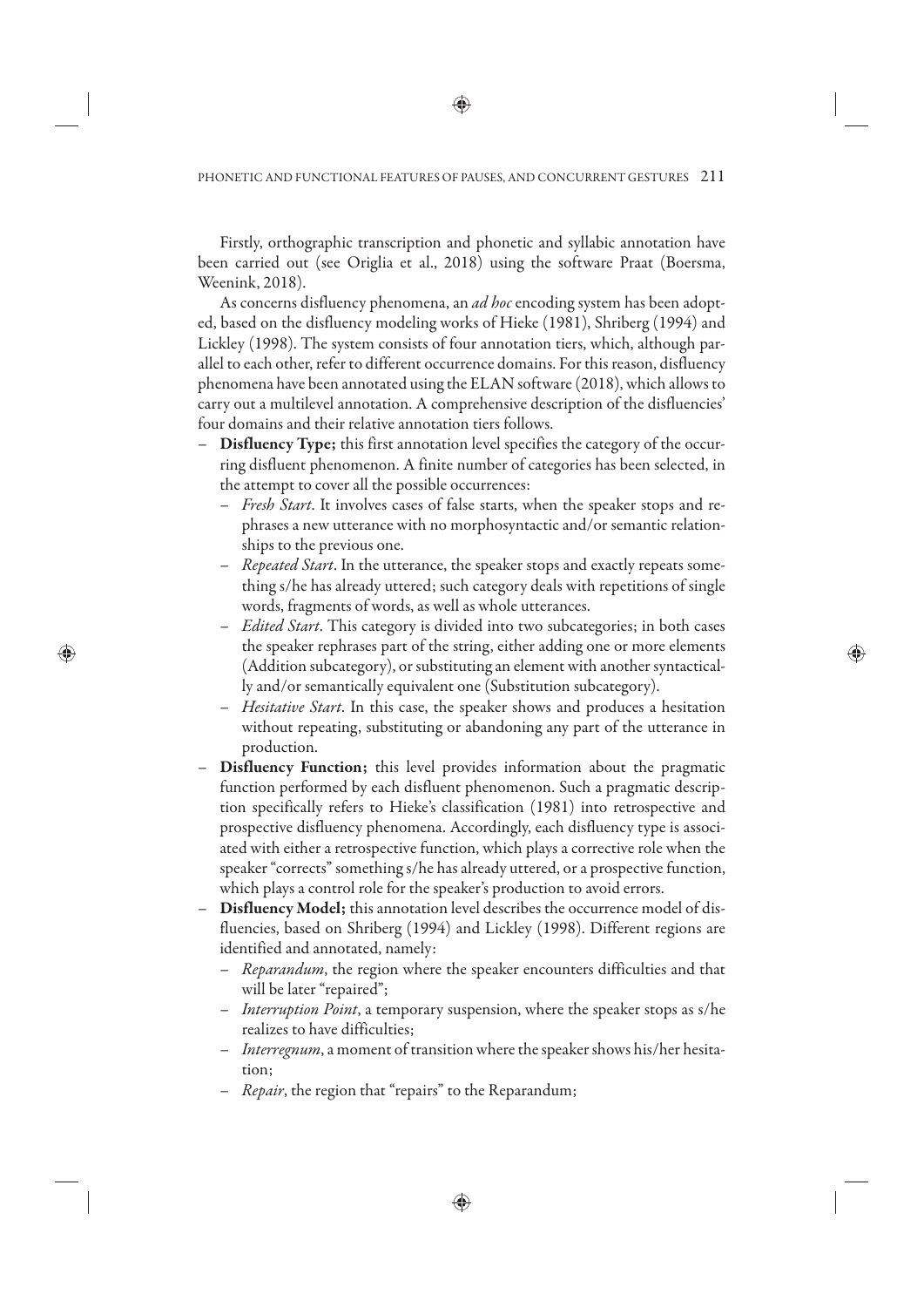- *Original Utterance*, the region that precedes the Interregnum in the case of the disfluencies that have no Reparandum (such as Hesitative Start);
- *Continuation*, the region that follows the Interregnum in the case of the disfluencies that have no Repair (again, in the case of Hesitative Starts).
- **Disfluency Components;** based on the regions' identification in the previous level, here information about the inner phonic and/or linguistic components of such regions are provided.

A summary table for the disfluencies' annotation levels and the relative categories and labels is provided below (Table 1).

| Levels of<br>annotation | Categories                                                 |
|-------------------------|------------------------------------------------------------|
| Disfluency              | Fresh Start, Repeated Start, Edited Start Addition,        |
| Type                    | Edited Start Substitution, Hesitative Start                |
| Disfluency              | Retrospective function,                                    |
| Function                | Prospective function                                       |
| Disfluency              | Reparandum, Interruption Point, Interregnum, Repair,       |
| Model                   | Original Utterance, Continuation                           |
| Disfluency              | Word, Word Fragment, Filled Pause, Vocalized Filled Pause, |
| Component               | Discourse Marker Filled Pause, Silent Pause                |

Table 1 - *Disfluency annotation system: levels of annotation and categories*

3.2.2 Classification and analysis parameters of pauses

The present research primarily focuses on the analysis of pauses, classified as follows: a) Silent Pauses (SPs), pauses of silence; b) Filled Pauses (FPs), regarded as vocalizations and/or nasalizations, i.e. "eeh", "ehm", "mhh"; c) Vocalized Filled Pauses (VFPs), resulting from word-final segmental prolongation of lexical elements.

Pauses have been investigated from both a form and function perspective, in order to provide both a phonetic-acoustic description and a functional classification.

As concerns the phonetic-acoustic description, pauses' analysis has been conducted according to the following parameters:

- *Duration*; measured in milliseconds (ms).
- *Segmental content*; pauses' phonetic realizations and their characteristics have been investigated, considering their vowel quality and phenomena of diphthongization, triphthongization, nasalization, devocalization.
- *Pitch profile*; it provides a description of pauses' intonation patterns, classified as rising, falling, flat or valley. Additionally, their relative range level has been calculated in Herz (Hz) and semitones (ST). Both parameters refer to pauses compared to their cotextual sequence.

The occurrences of the three pause types have been extracted and classified according to the following primary functions: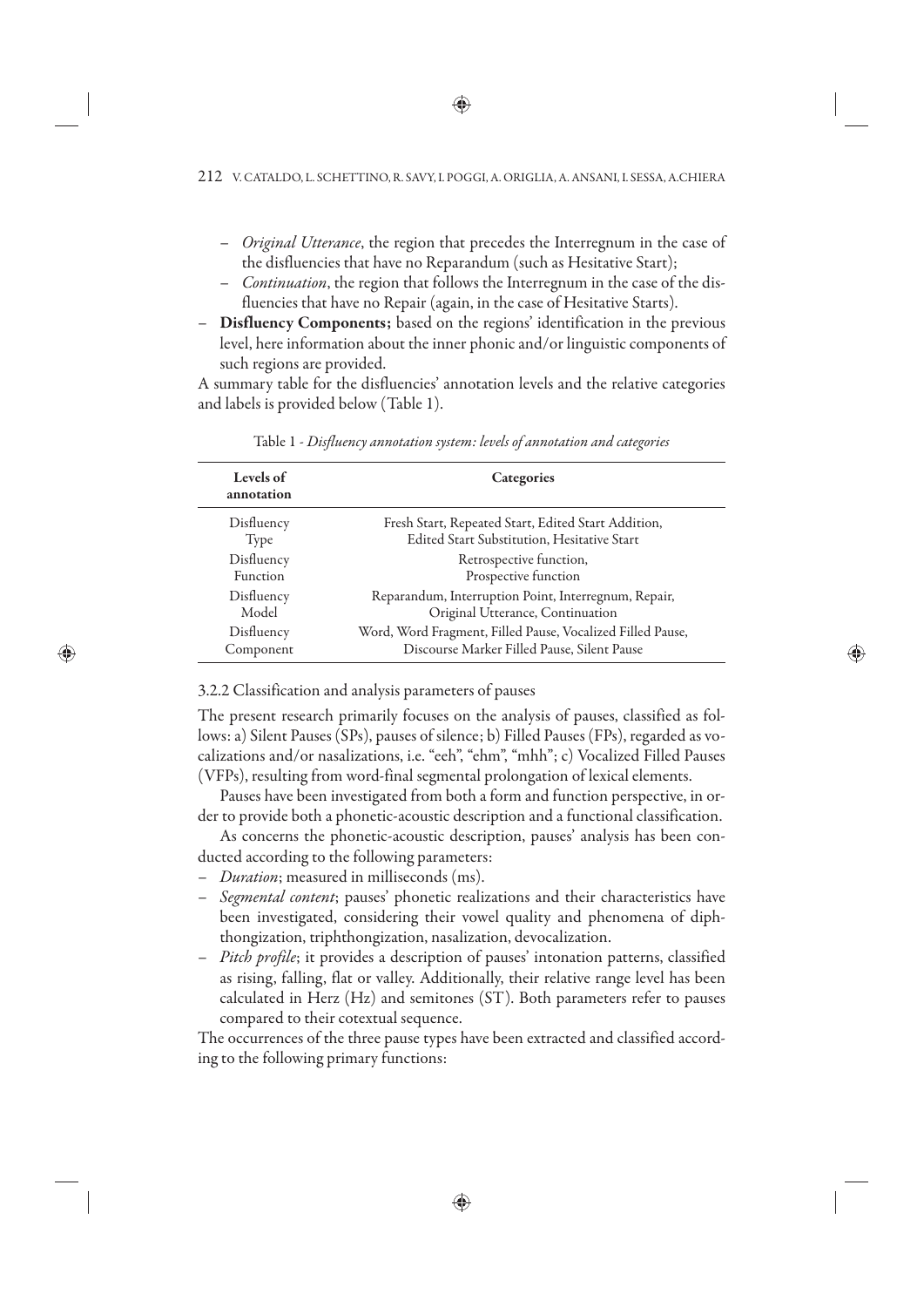- *Physiological function* (PHYS): it follows the "respiratory" function of Viola and Madureira (2008), which reflects the speaker's physiological need to pause and take a breath;
- *Demarcative function* (DEM): demarcative pauses play a grammatical role in structuring the discourse at different linguistic levels, such as intonation, syntax, information structure (Swerts, 1998);
- *Programmative function* (PROG): these pauses show the speaker's on-line process of planning and his/her difficulty in retrieving specific lexical elements (see Schnadt, Corley, 2006; Hartsuiker, Notebaert, 2009);
- *Hesitative function* (HES): pauses are widely employed to express the speaker's uncertainty over the general planning of the content as well as the form of his/ her message ("unintended hesitation pauses", O'Shaughnessy 1992; "means of hesitation", Eklund 2001);
- *Strategic-rhetorical function* (STR-R): the speaker makes use of pauses in a partially conscious and deliberate way, in order to attract the audience's attention (Betz et al., 2016), introduce or underline key concepts (Duez, 1997), give particular emphasis on specific words (Strangert, 2003).

# 3.2.3 Gesture annotation system

To assess the relationships between gestures and pauses, among annotation systems proposed by previous works (see for instance Kong, Law, Kwanm Lai & Lam, 2015) the guides' gestures concomitant to pauses were annotated in terms of the following categories (Table 2), partly drawn from Colletta, Kunene, Venouil, Kaufmann & Simon (2009), but adapted according to Poggi (2007).

- **Gesture functions:** each gesture was classified in terms of these categories: *deictic*; extended index, thumb or the whole hand point at some place in the physical context where the referent of discourse presently is or can be connected to; e.g., while saying "*come dicee… la, laa… dicitura stessa del museo*" (as said by theeee… very wording of the museum), during the VFP *"laa…"*, the guide *moves both hands, with palms up, downward and rightward*, pointing at words written on the Museum entrance.
	- *Iconic;* the shape or movements of the hand(s) imitates the shape or movements of the referent. During a pause, before saying "*si prolunga*" (it is prolonged), the guide *moves her left hand, palm down, with almost closed fingers from right to left* as if picking and dragging something in a long fluctuating line, to represent something going through a long path.
	- *Metaphoric*; an iconic gesture refers to some abstract concept, or some inference is required to go from the bare imitation of a shape or movement to the intended meaning. While saying "*il certosino doveva preservare la sua vita isolata, contemplativa*" (the Chartusian had to preserve his isolated, contemplative life), the guide *pulls back her hands with palms forward*, to represent someone's withdrawing from something, which metaphorically means to retreat from life in the outside world.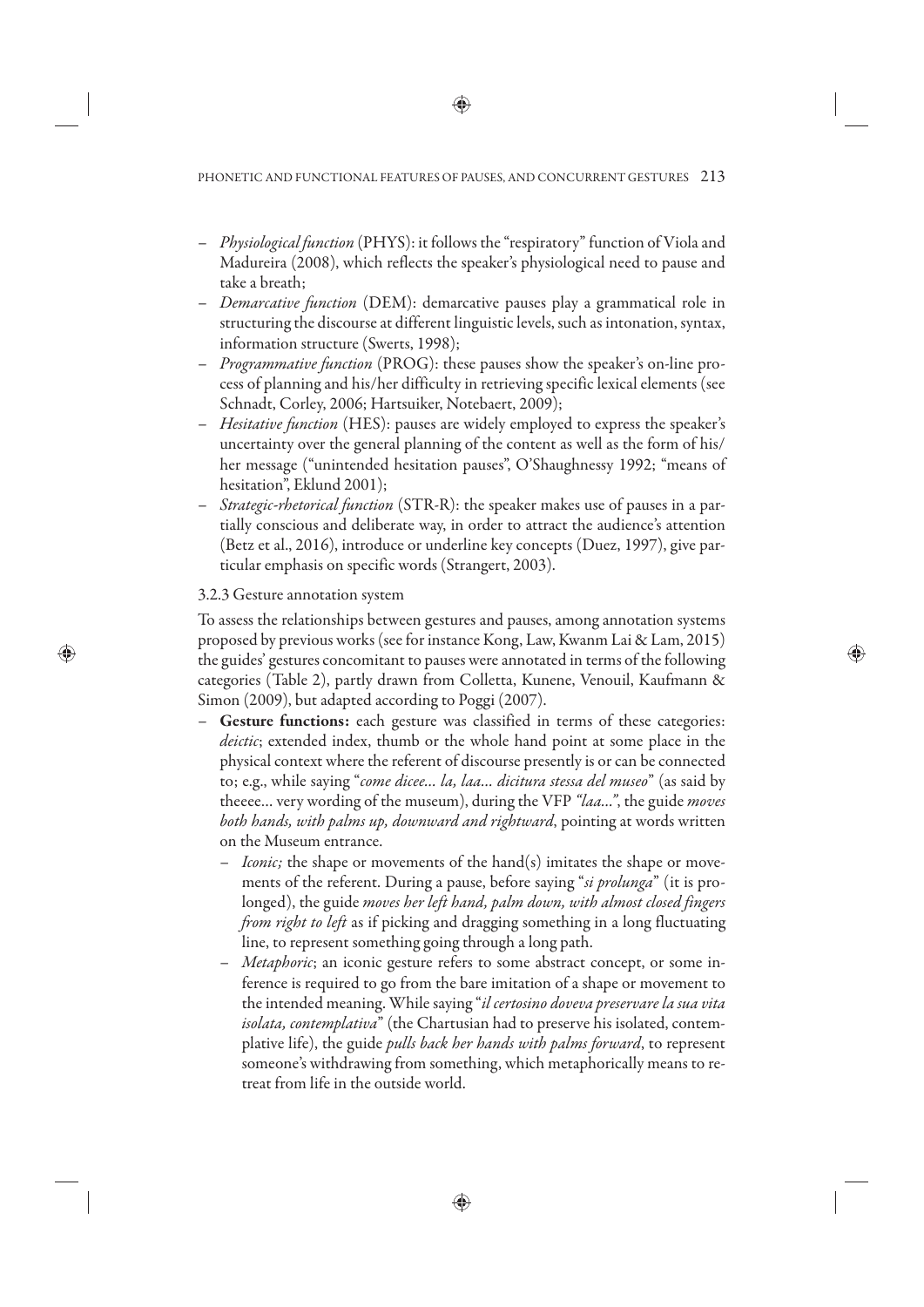- *Coded*; this category includes not only symbolic gestures, those with a codified meaning and a shared verbal translation in a given culture (like *thumb and index making a ring* for "ok"), but also other gestures, without a straightforward verbal paraphrase, which yet do convey a shared meaning (Müller, 2004; Kendon, 2004; Nobili, 2019). The guide, while saying *"perché abbiamo… a cuore la conservazione del pavimento"* (because we care about the conservation of the floor) during the disfluency makes the *Palm Up Open Hands* gesture, which means "this is self-evident".
- *Beat*; rhythmic gestures, with hands generally with a up-down movement, that emphasize a word in a sentence or a syllable in a word in order to highlight its importance, or scan the rhythmic structure of words for clearer articulation.
- *Manipulator* (Ekman, Friesen, 1969); hands smoothing or rubbing between themselves or with other parts of the speaker's body, generally aimed at a reassuring self-contact, hence only indirectly being a cue to embarrassment or discomfort;
- *Idle*: a "non-gesture", with hands not at rest.
- **Gesture phases**: following Kendon (1980) and Kita (1990), the phases of the gestures were annotated as:
	- *Preparation*; when the hand starts from its resting position;
	- *Stroke*: when it reaches its farthest point from the resting position, after which it starts to go back to it;
	- *Hold*: the hands remain on the stroke point before going back to the resting position;
	- *Chain*: the hand, after reaching the stroke point, starts retracting but then repeats its run to the stroke and back;
	- *Return*: after reaching the farthest point the hand goes back to the resting position.
- **Gesture meaning**: for communicative gestures (e.g., not idles), a verbal paraphrase of it is annotated: e.g. *Palm Up Open Hand* = "this is self-evident"*.*
- **Synchrony**: based on the meaning attributed to the gesture, its semantic relationship is annotated with the co-occurring words or pause, with respect to which it can be anticipating, following, or synchronous. When the guide says *"come dicee… la, laa… dicitura stessa del museo"* (as said by theeee… very wording of the museum), although referring to the wording (*dicitura*), her deictic gesture falls during the VFP following "laa…", thus anticipating the referent it points at.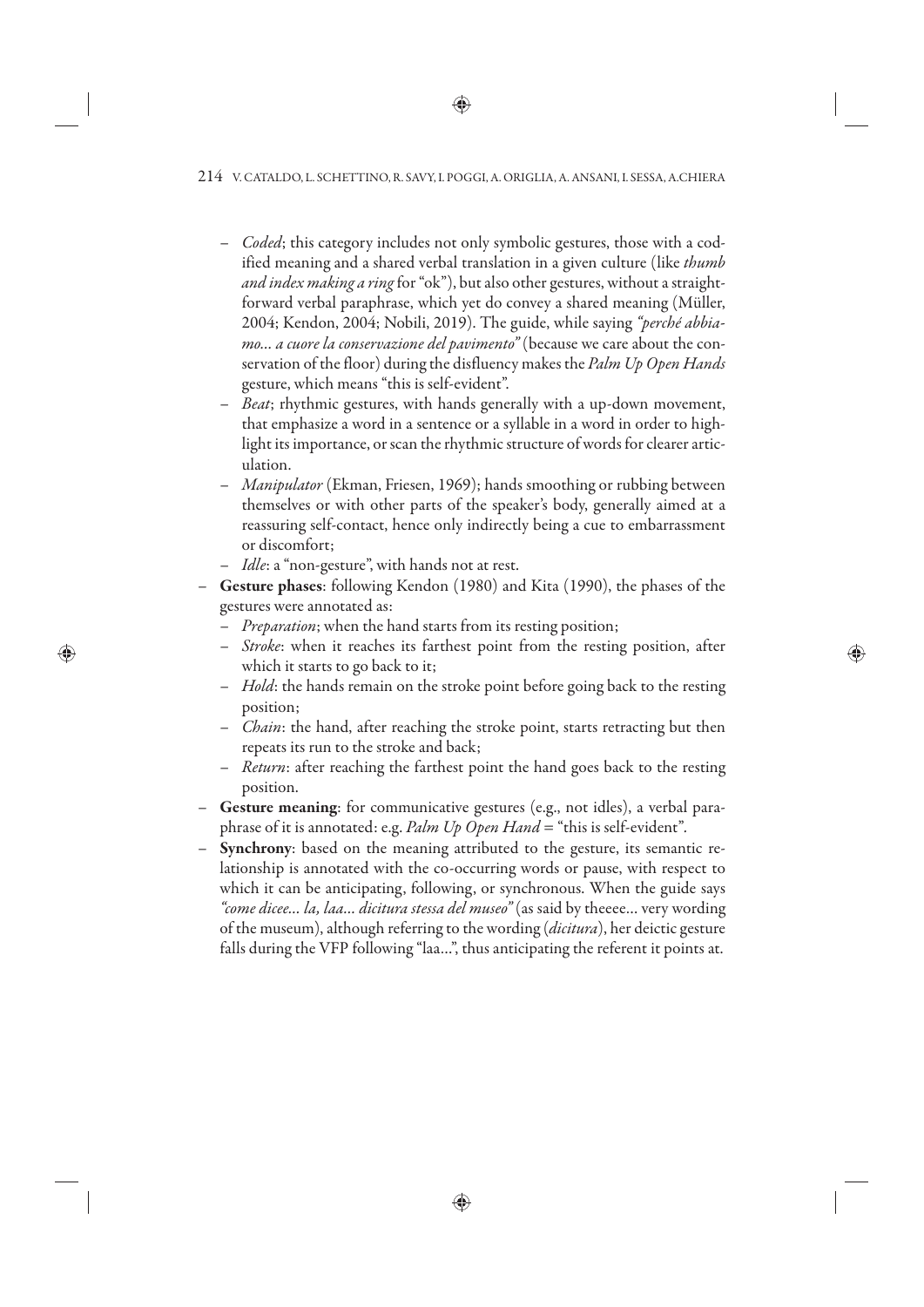| Levels of annotation                | Categories                                                  |
|-------------------------------------|-------------------------------------------------------------|
| Gesture Function<br>(RHGF)          | Deictic, Iconic, Metaphoric, Coded, Beat, Manipulator, Idle |
| Gesture Phases<br>(RHGP)            | Preparation, Stroke, Hold, Chain, Return                    |
| <b>Gesture Meaning</b><br>(Meaning) | $\alpha$<br>$\mathbf{v}$                                    |
| Synchrony<br>(RHGS)                 | Anticipating, following, Synchronous                        |

Table 2 - *Gesture annotation system: levels of annotation and categories* 

The annotations were performed by two expert judges for pauses (Cohen's *k* of 0,7) and two for gestures (Cohen's *k* of 0,7).

### 4. *Results*

#### 4.1 Linguistic analysis

The following section presents the research results, which emerged from the speech analysis. Firstly, general data on pauses' occurrence (Table 3) and incidence in the total speech of the dataset (36'88'' of speech) are reported.

On a total of 384 pauses, occurrences of SPs exceed those of both FPs and VFPs, which present respectively 103 and 101 occurrences.

As regards incidence data, pauses, independently of the type of pause, register a per-word rate of 0,07 and a per-minute rate of 10,4, meaning that speakers produce a pause per about 14 words. More specifically, SPs register a per-word rate of 0,03 (a pause per about 30 words), FPs of 0,02 (a pause per about 53 words), and VFPs of 0,02 (a pause per about 54 words).

|     | __              | $\tilde{}$      | $\sim$ |  |
|-----|-----------------|-----------------|--------|--|
| G01 | G <sub>02</sub> | G <sub>03</sub> | tot    |  |
| 129 | 28              | 23              | 180    |  |
| 82  | 14              | −               | 103    |  |
| 72  | 27              | 2               | 101    |  |
| 283 | 69              | 32              | 384    |  |
|     |                 | . .             |        |  |

Table 3 - *Number of pauses' occurrences per pause type (SP, FP, VFP) and per speaker (G01: first guide; G02: second guide; G03: third guide)*

#### 4.1.1 Idiosyncratic linguistic behaviour

Once reported the overall occurrence and incidence data of the three speakers of the dataset, it seems particularly noteworthy to examine speakers' individual speech in greater detail. In fact, it emerged that the three guides adopt different linguistic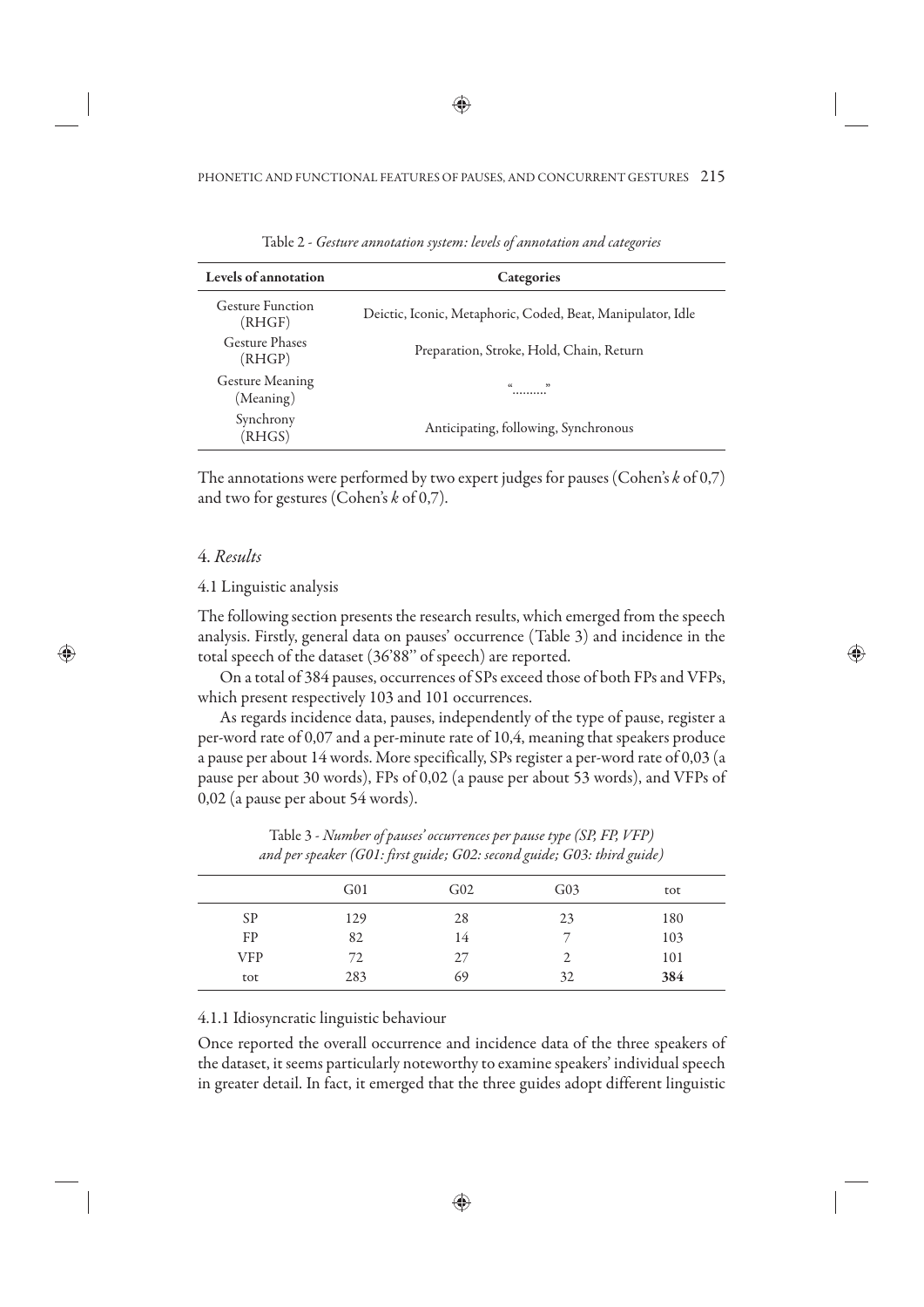behaviors, as it can be seen from the different number of pauses uttered by each speaker (Table 3).

The first guide (G01) makes use of a higher number of pauses compared with the other two guides. She reports a per-word rate of 0,19 and a per-minute rate of 24,5, i.e., a pause per only about 5 words. Differently, the second guide (G02) produces pauses four times less often than G01, with a per-word rate of 0,03 (a pause per about 33 words) and a per-minute rate of 5,1. Ultimately, pauses in the third guide's (G03) speech register a definitely lower incidence: a per-word rate of 0,02 and a per-minute rate of 2,7.

4.1.2 Phonetic-acoustic features

Firstly, duration values of the three types of pauses are presented (Table 4).

|           | G01  |         | G02  |         | G <sub>03</sub> |          | all speakers |         |
|-----------|------|---------|------|---------|-----------------|----------|--------------|---------|
|           | mean | st.dev. | mean | st.dev. | mean            | st.dev.  | mean         | st.dev. |
| <b>SP</b> | 371  | 0.41    | 750  | 0,88    | 285             | 0.19     | 469          | 0,49    |
| FP        | 486  | 0,33    | 250  | 0,15    | 360             | 0.23     | 365          | 0,23    |
| VFP       | 253  | 0.12    | 260  | 0,08    | 93              | $\Omega$ | 202          | 0.07    |

Table 4 - *Duration values (ms) per pause type (SP, FP, VFP) and per speaker (G01, G02, G03)*

SPs are the type of pauses which have the longest mean duration (469 ms); SPs show quite high deviation standard values among the three speakers; this can be explained by the fact that very variable lengths have been found, as SPs can be stretched in time without appearing detrimental for the conversation. FPs show a mean duration of 365 ms, with lower values of intra- and inter-speaker standard deviation. VFPs have a mean duration of 202 ms, resulting in a less variable value (standard deviation of only 0,07). This seems to happen for two main reasons. On the one hand, G02 and G03 realize very few VFP occurrences compared to G01; consequently, duration values appear more homogenous, as they specifically refer to VFP occurrences in almost one speaker's speech, having an effect on the overall standard deviation value. On the other hand, it seems that VFPs, unlike SPs and FPs, cannot be excessively stretched in time, without risking to appear deviant for the conversation (d'Urso, Zammuner, 1990). The overall duration values of our study follow the same pattern found by Eklund (1999), namely VFPs < FPs < SPs7 .

The parameter of segmental content is obviously considered only for the two types of voiced pauses, namely FPs and VFPs (Table 5).

<sup>7</sup> In Eklund (1999): PRs < FPs < UPs (prolongations < filled pauses < unfilled pauses).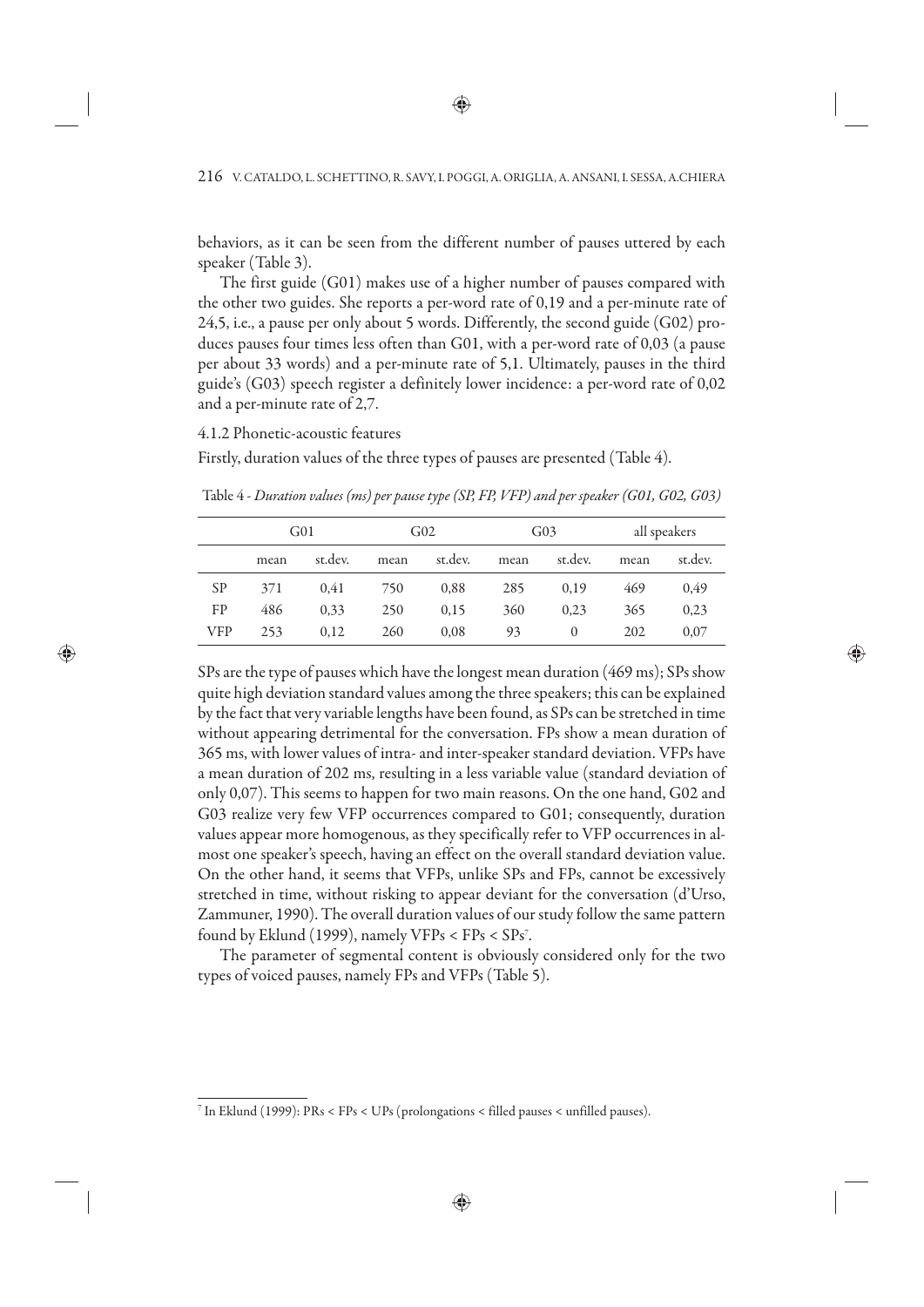|                   |          | FP       | VFP    |          |  |
|-------------------|----------|----------|--------|----------|--|
|                   | n.occ.   | $%$ occ. | n.occ. | $%$ occ. |  |
| yowel             | 77       | 75%      | 95     | 94%      |  |
| consonant         | 11       | 11%      |        | 1%       |  |
| yowel + consonant | 15       | 15%      |        | 1%       |  |
| consonant + vowel | $\Omega$ | 0%       | 4      | 4%       |  |
| <b>TOT</b>        | 103      | 100%     | 101    | 100%     |  |

Table 5 - *Segmental content per pause type (FP, VFP)*

FPs and VFPs occur with almost the same number of occurrences in the dataset. With regard to their segmental content, both types of pauses are realized with an entirely vocalic content (75% of FPs and 94% of VFPs).

More specifically, more than half of FP occurrences (62%) is realized by a *schwa* (in a few cases, a feature of nasalization has been found, 8 cases). The other cases of fully vocalic FPs are realized by alternatives of mid-frontal vowels, namely [e] or [ɛ], or diphthongs in which one of the two vowels is a *schwa* (however, it happens in very few cases, 7 occurrences). As to other segmental realizations of FPs, all consonant cases present the nasal [m] (11 occurrences), whereas the cases of vowel-consonant sequence are realized by a *schwa* followed by the nasal [m] (15 occurrences). No cases of FPs expressed by a consonant-vowel sequence have been found.

Concerning voice quality, it is worth noticing that 67% of FPs is realized with creaky phonation, regardless of FP segmental content. This seems to be a regular feature of FPs (see also Schriberg, 2001), probably caused by a lesser articulatory effort by the speaker in producing non-lexical elements.

Detailed data on VFP segmental content are reported below. As mentioned, the vast majority of VFPs has vocalic content. As opposed to FPs, VFPs occurrences present a wider range of vocalic alternatives, in order of frequency: 27 cases of [a]; 16 cases of  $[\varepsilon]$ ; 14 cases of  $[\circ]$ ; 10 cases of  $[i]$ ; 4 cases of  $[\varepsilon]$ ; 1 case of  $[\circ]$ ; 1 case of [u]; no cases of [ə]. Moreover, 21 occurrences of diphthongs and one occurrence of triphthong have been found. Such a heterogeneity can be explained considering that VFPs are vocal prolongations of the word-final sound; as Italian syllables show a consonant-vowel (CV) canonical structure (Berruto, Cerruti, 2011), VFPs mainly deal with prolongations of different vowels. Other possible VFP realizations concern consonant lengthening: such prolongations are realized producing a final *schwa* in order to lengthen the consonant, except for nasal prolongations (1 occurrence of prolongation of [m]). As an outcome of coarticulation, 37 vocalic VFPs out of 95 are affected by nasalization due to their nasal acoustic context; for instance:

#### *tradizione*<*ee*> *napoletana*

[traditˌtsjonẽːnapoleˈtana]

As to intonation features of voiced pauses, fundamental frequency  $(\text{F}_{\text{o}})$  profile and range level have been considered. Table 6 shows the occurrences of voiced pauses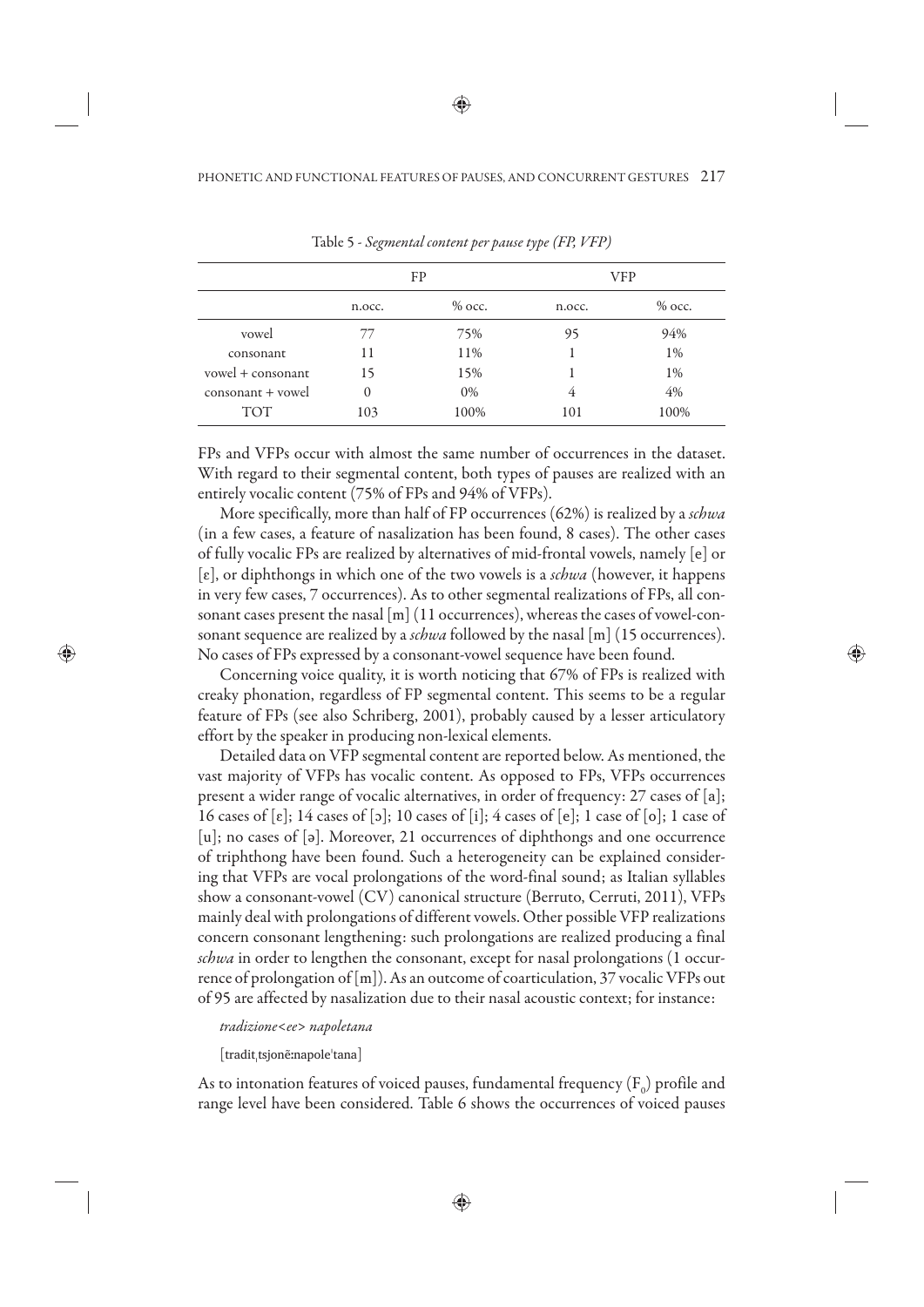according to their  $\mathrm{F}_0$  profiles. One occurrence of both FP and VFP, totally realized with creaky voice, did not allow to clearly identify the actual intonation pattern; such cases are ignored in the analysis and reported as "not categorized".

|            | flat | rising | falling | valley | n.c. | tot |
|------------|------|--------|---------|--------|------|-----|
| FP         | 43   | 20     |         |        |      | 103 |
| <b>VFP</b> | 68   |        |         | 14     |      | 101 |

Table 6 - *Pitch profiles per pause type (FP, VFP)*

As it can be observed, the two types of pauses show similar pattern behaviors: the greater part is realized with a flat pitch profile with respect to the preceding and following strings; in particular, VFPs register a higher number of flat occurrences (FPs: 43 cases; VFPs: 68 cases). Moreover, in both cases, few occurrences of rising and falling profiles have been found. Despite such similarities, what emerges is that FPs show a considerable amount of valley profiles (31 occurrences). In these cases, the pauses' intonation pattern is steadily overall flat, but the pitch is lower than the global  $F_{0}$  pattern of its co-text.

Such a difference might be explained by the pauses' intrinsic characteristics. The majority of steady and flat  $\text{F}_\text{o}$  profiles of VFPs suggests that such pauses, being word prolongations, are naturally performed as continuations of the lexical elements they lengthen on the segmental level. Conversely, FPs are not integral part of words, and behave as separate elements; hence, FPs are more likely to be produced with freestanding realizations, often showing a tonal trough relative to the co-text and appearing more embedded in it at the intonation level.

Range level values seem to confirm the difference between the two types of pauses (Table 7). In fact, VFPs show a mean  $F_0$  value of 189,4 Hz, only 0,8 ST lower than their mean co-text (198,9 Hz) against the 1,4 ST of FPs. Such a higher difference reflects the number of valley pitch profiles. In this regard, a statistical analysis of range values of FPs and VFPs has been carried out; although it did not result significant, it indicated a general tendency towards a lower and more embedded  $\mathtt{F}_{{}_0}$  for the FPs.

|                     | FP <sub>S</sub> |                 |                 |       |                 |                 | <b>VFPs</b> |       |
|---------------------|-----------------|-----------------|-----------------|-------|-----------------|-----------------|-------------|-------|
|                     | G(0)            | G <sub>02</sub> | G <sub>03</sub> | mean  | G <sub>01</sub> | G <sub>02</sub> | $G_{03}$    | mean  |
| pause $F_0(Hz)$     | 196,2           | 196,6           | 184,6 192,5     |       | 194,0           | 192,6           | 181.5       | 189.4 |
| cotext $F_{0}$ (Hz) | 209,9           | 211,3           | 206,7           | 209,3 | 199,7           | 201.9           | 195.0       | 198,9 |
| difference (Hz)     | 13,7            | 14,7            | 22,1            | 16,8  | 5.7             | 9.4             | 13.5        | 9,5   |
| difference(ST)      | 1,2             | 1,2             | 2,0             | 1,4   | 0,5             | 0.8             | 1,2         | 0,8   |

Table 7 - *F0 values of FPs and VFPs (per speaker: G01, G02, G03) and of their relative co-texts*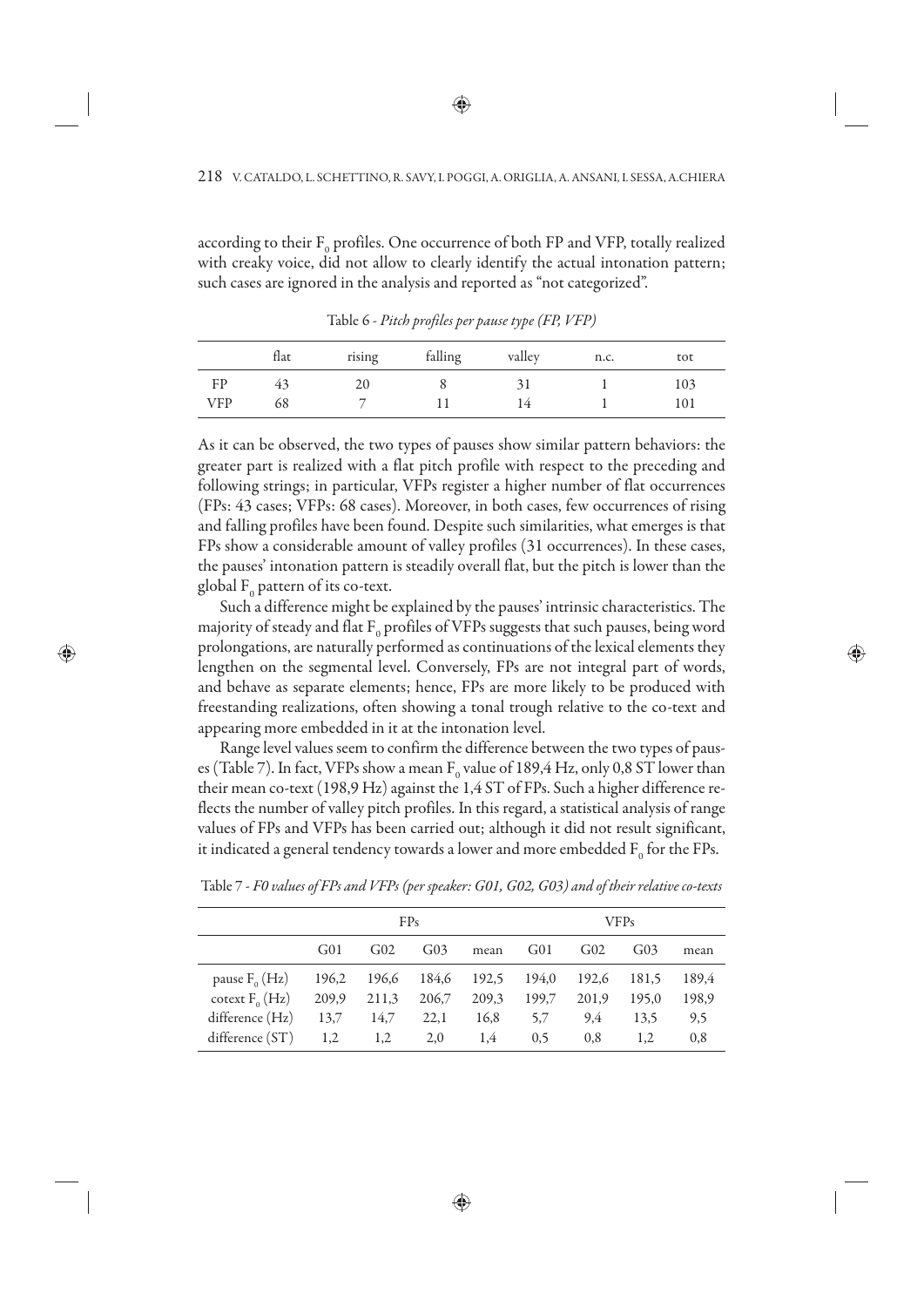#### 4.1.3 Functions

The functional classification aims at identifying the primary functions (described in § 3.2.2) performed by each pause occurrence. It is important to highlight that pauses have been considered as multifunctional elements, in fact, each pause occurrence is likely to simultaneously carry out more than one function. This allows for cases of overlapping of two or more functions fulfilled by a single pause. By implication, Table 8 shows the actual number of functions' occurrences per pause type.

|            | <b>PHYS</b> | <b>DEM</b> | PROG | <b>HES</b> | STR-R |
|------------|-------------|------------|------|------------|-------|
| <b>SP</b>  |             | 95         |      | 22         | 114   |
| FP         |             | 18         | 52   | 99         | ÷     |
| <b>VFP</b> |             |            | 66   | 99         | ð     |

Table 8 - *Occurrence number of functions per pause type*

An overall look at the pauses' functional behavior suggests that the three pause types can be considered as two macro categories: in fact, SPs systematically behave differently from voiced pauses, namely both FPs and VFPs.

Firstly, SPs are the only pause type to perform a PHYS function, fulfilling the speaker's respiratory need (9 occurrences). In this regard, it has to be noted that cases of breaths have not been taken into account as SP occurrences. On the contrary, no SP occurrence performing a PROG function has been found; indeed, such a function seems to be properly performed by voiced pauses. What appears quite remarkable data is that SPs show a considerable number of DEM e STR-R functions (95 and 114 occurrences, respectively). Pauses performing DEM functions assume the grammatical meaning of sectioning utterances at different linguistic levels; the majority of DEM SPs (65 out of 95) serves simultaneously as grammatical boundaries of constituents of syntactic structure, intonation units, and information structure. The following example shows a SP occurrence performing a DEM function according to the three linguistic levels mentioned above:

### *la Certosa di San Martino qui a Napoli ha almeno due anime* <SP> *una racconta la storia dei certosini.*

the San Martino Charterhouse here in Naples has two souls <SP> one tells the story of the Carthusian monks.

SPs result to be extensively used for strategic goals (63%).

As already said, voiced pauses exhibit a similar behavior, as FPs and VFPs tend to share the same distribution of functions: no occurrences of PHYS function, rare occurrences of STR-R function (3 and 8 cases respectively), few occurrences of DEM function (18 and 11 respectively), common occurrences of PROG function (52 and 66 respectively) and a considerable number of HES occurrences (99 in both cases). More specifically, almost all occurrences of DEM and PROG functions overlap with the most performed HES function. Such a situation might be explained by the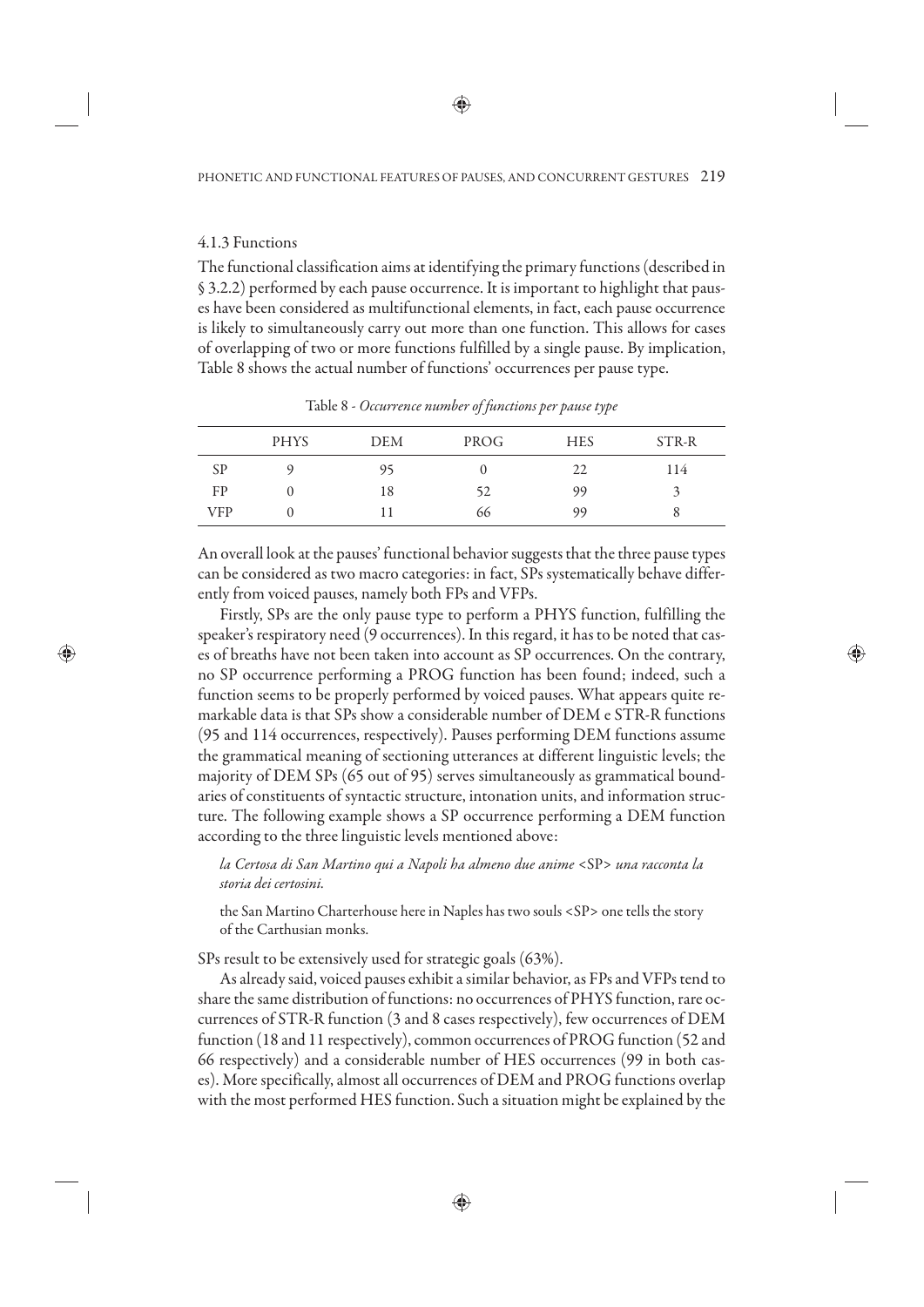fact that both types of voiced pauses are widely used by the speakers as a means of expressing their indecisiveness about the general message to convey. Both FPs and VFPs register almost the totality of HES function, although showing high multi-functionality.

What is particularly worth noticing is the total overlapping between PROG and HES functions; more specifically, all the pauses carrying out a PROG function have been at the same time considered as performing a HES function. In general, HES pauses reflect the speaker's planning phase and the possible difficulties in dealing with general planning demands. In almost half of these cases, corresponding to PROG pauses, such a planning phase concerns expressly lexical elements. In this perspective, the occurrence of PROG pauses reveal the ongoing of a Word Searching (WS) process: the speaker makes use of pauses when she is struggling with lexical retrieval. WS phenomenon is more likely to occur when what the speaker is trying to retrieve are lexical elements with lower frequency (Lickley, 2015). The non-linguistic task requested to the speakers of the present study affects in this regard their lexical choices: the three tourist guides resort to a great number of technical terms belonging primarily to architectural, artistic, religious specialized languages in order to describe the Charterhouse and its history<sup>8</sup>. Such technical terms are lexical items, which show lower frequency than others, including features of lower name agreement and familiarity in the communicative exchange between the speaker and her audience. These characteristics entail a greater deal of effort for accessing to these words in both production and perception. The following example shows the presence of a FP just preceding the technical term *cappella* ("chapel"):

### *poi c'è anche una* <FP> *cappella dedicata a San Giovanni Battista*

furthermore, there is a <FP> chapel consecrated to St. John the Baptist

The FP performs simultaneously a HES function in a broad sense and a PROG function in a narrow sense, working as a WS tool.

#### 4.2 Correlation

4.2.1 Correlation between phonetic-acoustic features and functions of pauses

This part of results mainly concerns FPs and the functional distinction between mere HES FPs and HES FPs working as WS devices (WS FPs). This is supported by the parameters taken into account for the phonetic-acoustic analysis; the parameters of duration and range level seem the most interesting. It should be considered that statistical analysis concerned data relative to the three guides; however, most

<sup>8</sup> An analysis of the lexicon of the whole oral corpus collected in the CHROME project has been carried out (Senigalliesi, Sparano, Schettino, Savy, Dell'Orletta, Lubello & Basile, 2018). The lexicon of the oral texts results to be composed as follows, according to the GRADIT (De Mauro, 1999): 41% of *lessico fondamentale*, 16% of *alto uso*, 4% of *alta disponibilità*, 39% of *tecnicismi* (technical terms). More than half of the technical terms belong to the architectural field.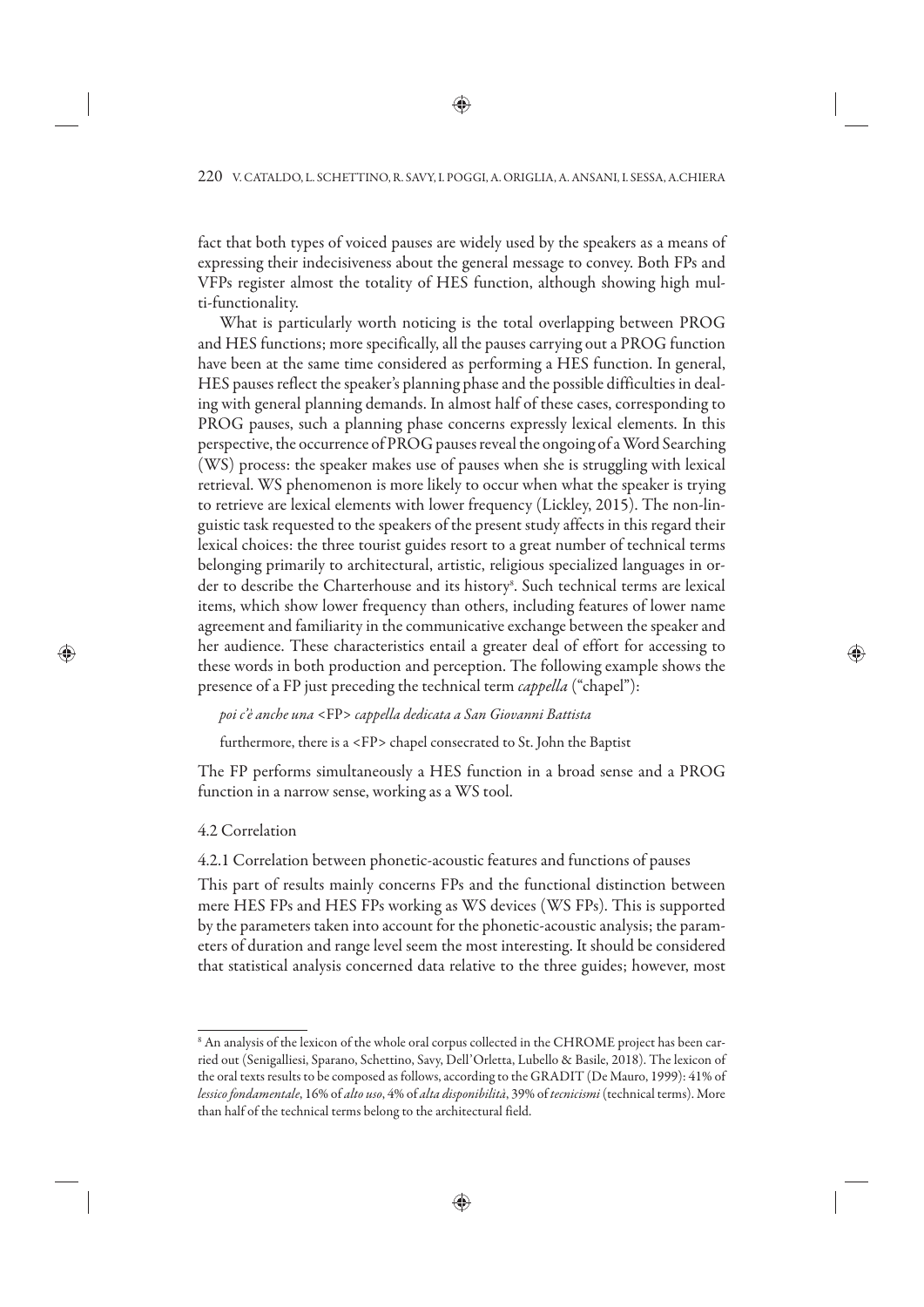FP occurrences were produced by G01 (§ 4.1.1). Hence, results regarding the phonetic-functional correlation mainly trace back to one guide's linguistic behavior.

As concerns the first parameter, duration values correlate with the function carried out by FPs. WS FPs are twice longer than HES FPs (mean values: 590 ms and 300 ms, respectively); such a difference results to have statistical significance (p < 0.001)°.

With regard to range level, FPs show a number of flat or valley intonation realizations and low fundamental frequency, thus occurring as tonal troughs within the neighboring speech (§ 4.2.1). On closer inspection, the range level parameter emphasizes the functional distinction. In fact, WS FPs are realized with even lower range values compared to their co-text (WS FPs: 1,6 ST vs. HES FPs: 0,9 ST). By implication, FPs carrying out a HES function tend to preserve the mean range level of the surrounding strings; on the other hand, WS FPs are more embedded within the co-text.

4.2.2 Frequency of gestures during pauses

Concerning the gestures co-occurring with pauses, we only considered the pauses longer than .20 sec. The remaining pauses were 223: 101 SPs (45.29%), 57 VFPs (25.56%), and 65 FPs (29.15%). A chi-square test for the distribution of gesture types among the pause types is significant for  $p < .10$  (Table 9, 10).

|  | Table 9 - Chi square test (gestures types per pause type) |  |
|--|-----------------------------------------------------------|--|
|--|-----------------------------------------------------------|--|

| Chi-Square Tests                           |         |     |      |  |  |  |  |  |
|--------------------------------------------|---------|-----|------|--|--|--|--|--|
| Asymptotic Significance (2-sided)<br>Value |         |     |      |  |  |  |  |  |
| Pearson Chi-Square                         | 18,656a | 12  | ,097 |  |  |  |  |  |
| Likelihood Ratio                           | 21,337  | 12. | .046 |  |  |  |  |  |
| N of Valid Cases                           | 223     |     |      |  |  |  |  |  |

a. 8 cells (38,1%) have expected count less than 5. The minimum expected count is ,77.

|            |      | Coded | Deictic | Iconic | Metaphoric            | <b>Beat</b> | <b>Manipulator</b> | Idle  |
|------------|------|-------|---------|--------|-----------------------|-------------|--------------------|-------|
| <b>SP</b>  | n.   | 32    | 10      |        | $\mathcal{D}_{\cdot}$ | 14          | 6                  | 32    |
|            | $\%$ | 31,68 | 9,9     | 4,95   | 1,98                  | 13,86       | 5,94               | 31,68 |
| <b>VFP</b> | n.   | 20    | 2       | 1,98   | $\mathbf{0}$          | 4           |                    | 24    |
|            | $\%$ | 35,09 | 3,51    | 13,86  | $\theta$              | 7.02        | 12,28              | 42,11 |
|            | n.   | 20    | 3       | 5,94   |                       | 6           | 12                 | 23    |
| FP         | $\%$ | 30,77 | 4.92    | 31,68  | 1,54                  | 9,23        | 18.46              | 35,38 |
|            |      |       |         |        |                       |             |                    |       |

Table 10 - *Distribution of gestures among pauses*

As already found by Graziano and Gullberg (2018), "when speech stops, gesture stops"; our first robust result is that the idle gestures are the most frequent in all

<sup>9</sup> Linear regression: dependent variable=duration; independent variable: function (2 levels: WS, HES). FuncWS\_t-value: 5.21; p-value < 0.001.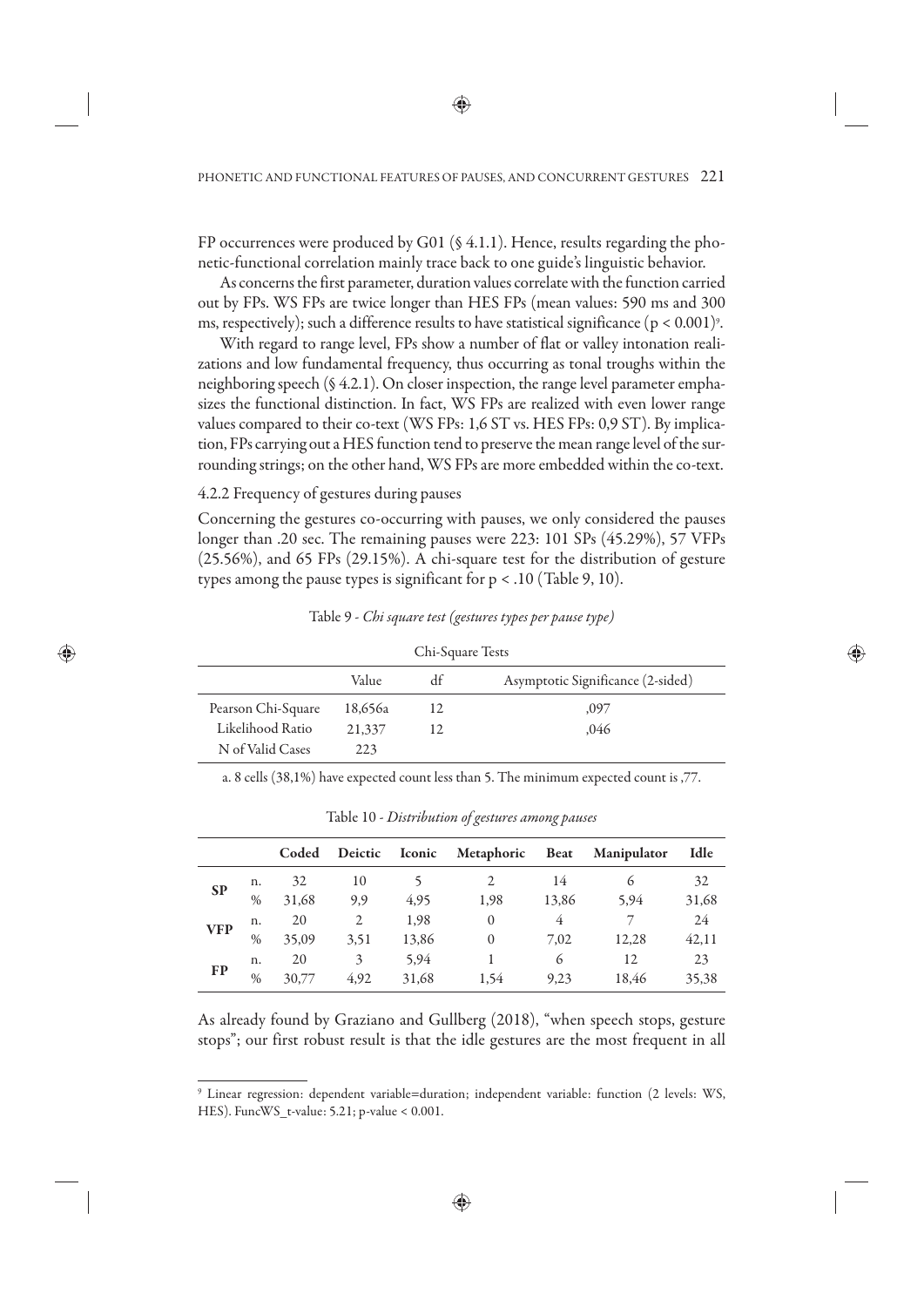three pause types, with the highest value in correspondence with VFPs (42.11%). Moreover, a clear difference emerges between the frequency patterns of gesture categories in SPs, on the one side, vs. FPs and VFPs on the other. The respective patterns are represented in Table 11.

| <b>SP</b>  | idle & coded | beat | deictic           | manipulator iconic metaphoric |         |            |
|------------|--------------|------|-------------------|-------------------------------|---------|------------|
| <b>VFP</b> | idle         |      | coded manipulator | beat                          | deictic |            |
| FP         | idle         |      | coded manipulator | beat                          | deictic | metaphoric |

Table 11 - *Ranking of gesture functions in pauses* 

While *idles* and *coded* have the same frequency in SPs, in both VFPs and FPs *idles* are slightly more frequent than *coded*, while *manipulators* are more frequent than *beats* and *deictics* in Voiced Pauses (FPs and VFPs), and the opposite is the case in Silent pauses.

Starting from gesture categories, the percentage of *coded* gestures is almost similar across pause types; *deictics* mostly occur in correspondence with SPs, probably because they are usually performed immediately after uttering a locative adverb or a deictic pronoun, in silence, by pointing to a given object. *Iconic* gestures only show during SPs, perhaps because in these cases the speaker helps herself to recall a specific word to describe an item by imitating the item shape. As for *metaphoric* gestures, the occurrences are too poor to be commented upon. *Beat* gestures are much more frequent in SPs than FPs and VFPs.

The remaining two categories show an inverse pattern of frequency: *manipulators* are more frequent in FPs, followed by VFPs, maybe because they are performed, at a low level of consciousness, in order to self-assure oneself; and *idles* are more frequent in VFPs than FPs, only finally followed by SPs.

How can we explain these opposite patterns for the first five categories as opposed to the last two? As argued in Origlia, Savy, Cataldo, Schettino, Ansani, Sessa, Chiera & Poggi (2019), these categories differ as to their communicative import. Four of them – *deictic, iconic, metaphoric, coded* – are definitely communicative, since in performing them the speaker has a conscious intention to convey some meaning, while the last two – *idle* and *manipulator* – are non-communicative: an *idle* is a non-gesture, simply resting hands, while a *manipulator* may sometimes provide information (embarrassment, anxiety) to an observer, but the Sender does not have the goal for it to leak out: so it may be informative but not communicative. Finally, a *beat* may be communicative if governed by a specific goal of emphasizing something, but sometimes it simply accompanies the rhythm of speech by synchronous body movements, thus making it easier for the Speaker to impress it the right temporal structure.

Based on a chi squared test, the distribution of communicative and non-communicative gestures across pauses is  $c^2(2, N = 223) = 6.03, p = .049$  (Graph 1). Such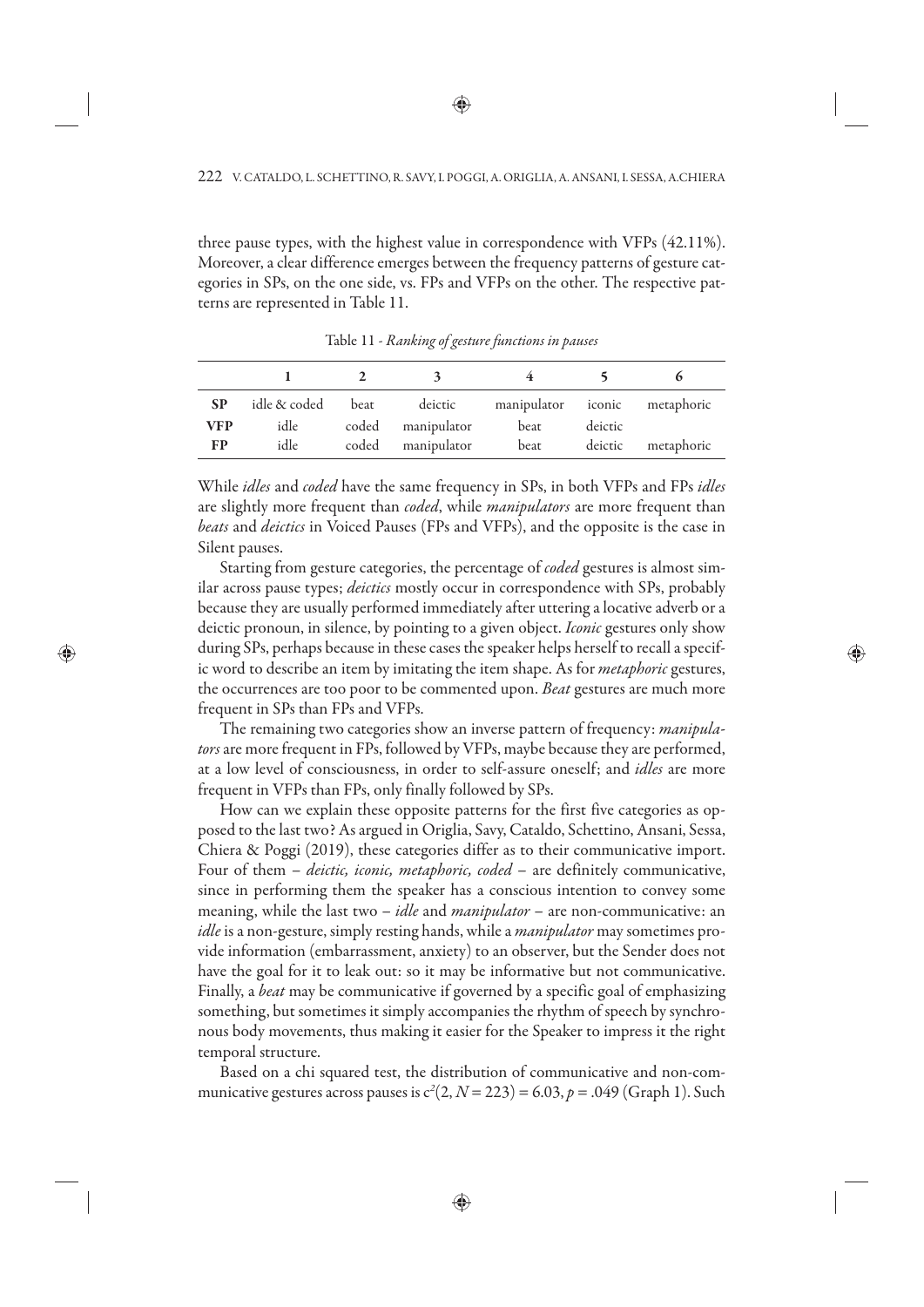a distinction between communicative and non-communicative movements might account for the opposite pattern of Silent versus Voiced Pauses, with the communicative ones more often co-occurring with the former, and the non-communicative with the latter. Silent Pauses thus look as a moment of higher communicativeness, while Voiced ones as mainly of use for the Sender, less Addressee-oriented.



Graph 1 - *Communicative and Non-communicative gestures across pauses*

## 4.2.3 Relation between gestures and pauses functions

Three more analyses of HES, STR-R and PROG (WS) can deepen the relationship between pauses' functions and co-occurrent gestures' communicativeness (Table 12). Three 2-sided Fisher's Exact tests were run using a 2 x 2 contingency table. One for *HES x Communicativeness* ( $p = .007$ ) shows that communicative gestures are less frequent, while non-communicative ones more frequent during hesitative pauses; one for *STR-R x Communicativeness* (*p* = .015) shows an opposite distribution: communicative gestures co-occur more with Strategic-Rhetorical pauses, non-communicative ones with non-strategic pauses. For *WS x Communicativeness*  $(p = .029)$ , like with HES pauses, no-WS pauses present a higher number of communicative gestures, whereas those during WS pauses in the vast majority do not have a communicative function.

Table 12 - *Distribution of communicative and non-communicative gestures across pauses' functions*

|                                    | No-HES HES    | No-STR-R STR-R |        | No-WS                | WS |
|------------------------------------|---------------|----------------|--------|----------------------|----|
| communicative                      | 61.24% 42.55% | 48.85%         | 69.39% | 57.74% 40.00%        |    |
| non-communicative $38.76\%$ 57.45% |               | 51.15%         |        | 30.61% 42.26% 60.00% |    |

## 4.2.4 Amount of Movement (AoM)

To assess if the occurrence of pauses is associated with stops in hand movements, we computed the Amount of Movement (AoM) in the presenter's speech through automatic tracking of her hands: frame-by-frame changes in hands positions provide estimate of hands activity. In correspondence with pauses, two groups were considered: AoM equal or higher than a fixed threshold (0.2) at the beginning of FPs/ VFPs vs. AoM lower than the threshold at the beginning of the FPs/VFPs. For each group, the rate of change was computed as the difference between starting AoM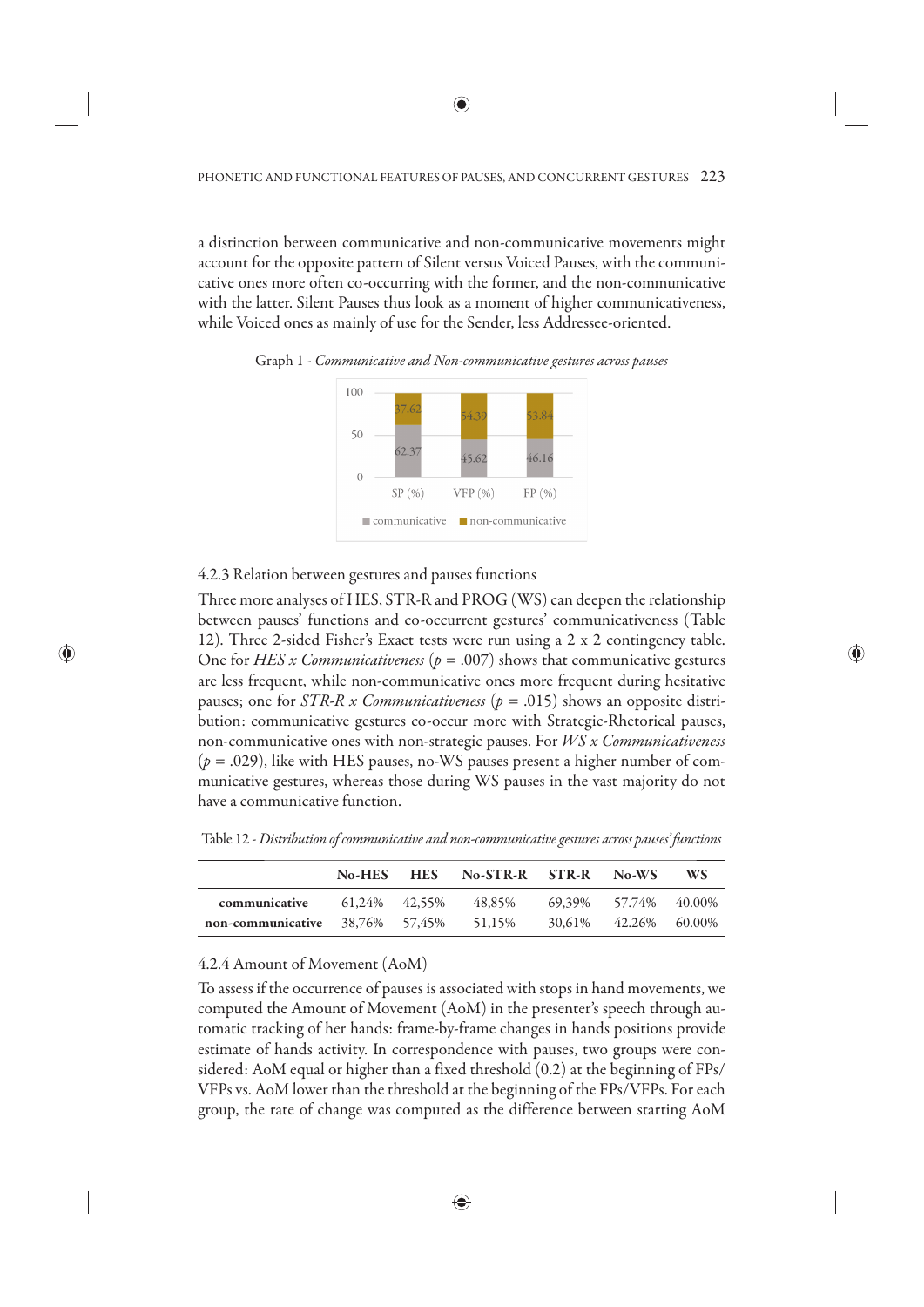and ending AoM, representing how much AoM changed during the occurrence of a pause. Since the Shapiro test confirmed the normality of the two distributions for Group 2 only, the Wilcoxon rank-sum test was used for the comparison. Group 1 has a median AoM rate of change significantly lower than Group 2 ( $p<0.01$ , ES= 0.4). Moreover, while the median AoM of Group 1 is significantly lower than 0  $(p<0.01)$ , the median AoM of Group 2 is not significantly different  $(p>0.7)$ . This appears to indicate that, if the considered guide is moving, an FP/VFP occurrence is usually accompanied by a drop in AoM while, if the guide is not moving, AoM does not change across the FP/VFP occurrence.

### 5. *Discussion*

The results of the present study can be divided into three main parts. The first part that appears to be particularly noteworthy concerns the differences among the three tourist guides' individual speech. Data on pauses' occurrence and incidence presented in § 4.1 reflect the idiosyncratic linguistic behavior displayed by the tourist guides; in fact, they employ different speech strategies aimed at performing their non-linguistic task of leading a tourist tour.

The high incidence of pauses' occurrences registered in the first guide (G01) reveals that this speaker adopts what has been termed an "on the fly" strategy of formulation (Ferreira, Lau & Bailey, 2004): she manages to sound as spontaneous as possible to her audience and to produce an error-free speech using pauses as devices of wellformedness.

In contrast, both the second guide (G02) and the third guide (G03) make a more limited use of pauses, although not employing the same strategy.

G02 tends to avoid both silent and voiced pauses, which could be perceived as signals of hesitation by the listeners, filling the moments of hesitation with a strategy of "juxtaposition" of utterances, clauses, sentences. Such a resulting speech turns out to be highly error-full, mainly at the morphosyntactic level: some of the errors are corrected by means of retrospective disfluency phenomena (see § 3.2.1), while others are simply ignored or passed by.

On the other hand, G03 plans her speech very carefully and adopts a strategy of "rhetorical control". She resorts almost exclusively to SPs and avoids both FPs and VFPs, producing a more error-free and high-quality speech.

The second part of results provides a general comment about the employment of pauses in the tourist guides' speech. What systematically emerges is the recurring distinction between silent (SPs) and voiced (FPs and VFPs) pauses. In fact, from the functional perspective, SPs efficiently perform both the demarcative (DEM) and the strategic-rhetorical (STR-R) functions, showing a certain degree of awareness of the role of such pauses in emphasizing key words or concepts and attracting the audience's attention. The resulting overlapping between these two functions confirms the distinction provided by O' Shaughnessy (1992) between grammatical and intentional pauses on one side and ungrammatical and hesitation pauses on the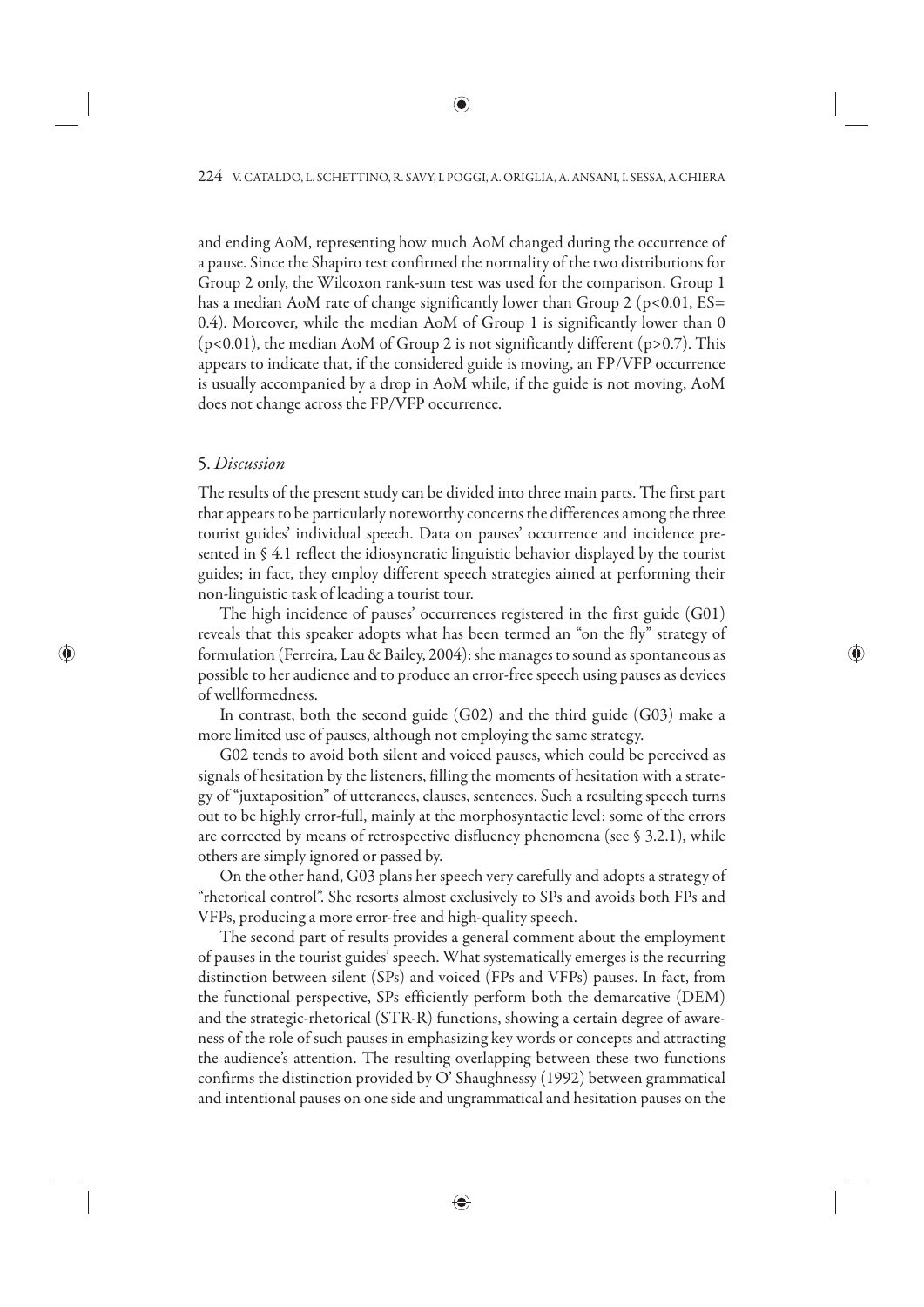other, strengthening the link between grammaticality and willfulness. By contrast, both types of voiced pauses turned out to be rarely used for grammatical (DEM) and rhetorical (STR-R) goals but widely used to express speakers' indecisiveness while planning the discourse. Indeed, almost the totality of voiced pauses performs a hesitative (HES) function. What appears more interesting are the resulting overlapping and relationship between HES and PROG (programmative) functions. Firstly, both functions share the same characteristics of lack of grammaticality and intentionality (ungrammatical and unintended pauses, see O' Shaughnessy, 1992). Secondly, PROG is always included into the HES function; in other words, all pauses classified as PROG are at the same time classified as HES, but not vice versa. Hence, HES can be thought of as a "macro function" carried out by unintentional pauses; it assumes an added feature when it includes the PROG "micro function". Indeed, PROG pauses convey a particular subtype of hesitancy, which turned out to be strongly linked to the punctual search for lexical items, whose access is highly demanding for the speakers, termed Word Searching (WS). As concerns FPs, specific phonetic-acoustic features were found to correlate with the functional distinction between mere HES pauses and combination of PROG (WS) and HES pauses. WS FPs appear to be more disrupting: on the temporal level, they are twice longer than HES FPs; on the intonation level, they result embedded within their co-text (flat and valley  $\text{F}_{{\scriptscriptstyle 0}}$  patterns). On the contrary, realizations of HES FPs cause neither temporal nor melodic breaks within the utterance. In conclusion, duration and range level work as relevant phonetic-acoustic cues of an ongoing WS process.

Other results concern the relationship between pauses and gestures. The data on the gestures co-occurring with pauses definitely confirm the deep difference between Silent (SPs) and Voiced pauses (FPs and VFPs taken together). The gestures having a higher and lower communicative import, respectively, show a complementary distribution with the two types of Pauses.

As already hypothesized, VFPs, and even more FPs, may be seen as a cue to an underlying high cognitive effort: when a FP occurs, the speaker is struggling to plan her speech or committed to a word search activity; this is why she needs to freeze in an idle position or to self-assure herself, performing manipulators.

Such freezing of the body in voiced pauses is corroborated by the drop in Amount of Motion described in § 4.3.4.

One more reason for such a cognitive effort may be that, given the asymmetrical communication between the guide and her audience, she may deeply feel the need to be seen as trustworthy, reliable and confident; a FP or a VFP collides with such an image and conversely stands for an uncertain epistemic stance, that is what a guide needs to avoid the most.

On the contrary, SPs are cases in which the Speaker intentionally stops due to communicatively strategic reasons: she gives the time to the Addressee to process what she has just said, which is very clear to herself, and possibly she may perform semantically loaded gestures to make her message clearer or to reinforce the meaning she intends to convey. In doing so, her meanings flow out easily, no cognitive ef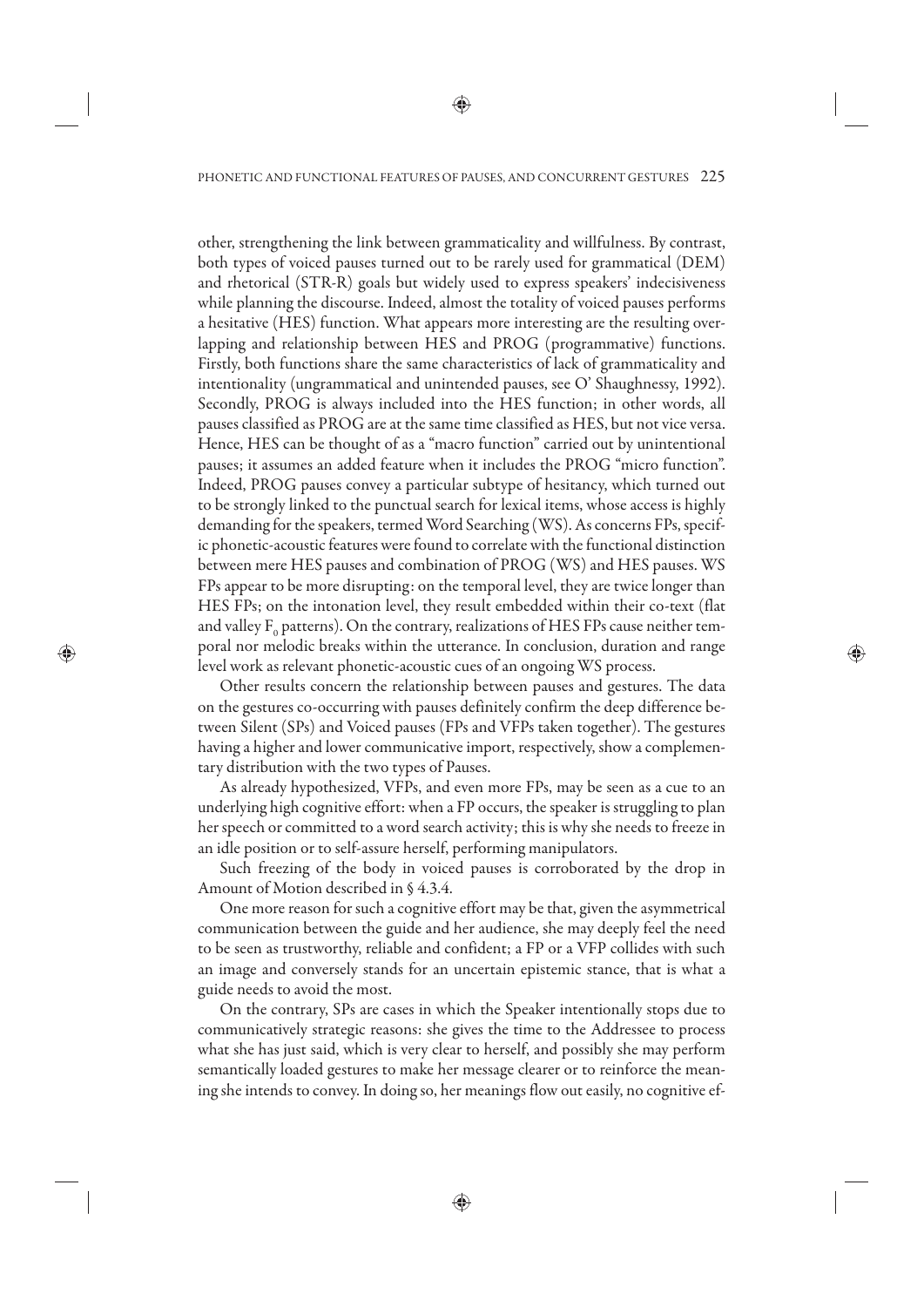fort is present, and she makes deictic, coded, iconic or metaphoric gestures to clarify her semantic content, and beats to emphasize it by asking for attention.

To sum up, gestures may be seen as a cue of different mental states underlying voiced and silent pauses, respectively: they tend to be semantically empty in voiced pauses, but semantically loaded in SPs.

Overall, this account of the comparison between gestures and pauses might also shed light on the more general issue of the relationship between gesture and speech. Our view seems to support the idea of gesture and speech as an integrated system (McNeill, 1992; Kendon, 2004) in which they are but two different yet related routes for meanings to be expressed: if the mind is engaged in a high cognitive load, both speech and gesture suffer from this and they both freeze, stop, withdraw.

Future works might deepen subtler aspects of the temporal and semantic relations between gestures and pauses, e.g., by taking into account gesture's segmentation into phases and semantic relationship with speech, respectively.

### 6. *Conclusions*

This work has analyzed the phenomena of disfluency in a particular setting: the speech of tourist guides. In a corpus of guided tours, we have analyzed the silent and unlexicalized filled pauses (voiced pauses) performed by the guides, and the co-occurring gestures. The distribution of pauses and corresponding gestures, and the relations among types of pauses, their functions, and the types of gestures produced reveal that while in voiced pauses the speaker finds herself in a communicative *impasse*, and even gestures are less communicative, in silent pauses the speaker is in total control of her communication, and her gestures too are fully intentional and meaningful. Beside providing theoretical insights about speech disfluencies and concerning the relationship between speech and gesture, the proposed characterization of pauses and concurrent gestures and their functional role in spontaneous speech can be used to build a computational model predicting the occurrence of such elements, given a target text. Such a model can be used to control the synthesis process in text-to-speech systems: this will allow to investigate if the introduction of voiced pauses has an impact on the perceived naturalness of synthetic speech, in the cultural heritage presentation domain. In general, these data will support the development of interactive 3D avatars generating presentations of cultural heritage material on-the-fly.

# *Bibliography*

ALIBALI, M.W., KITA, S. & YOUNG, A.J. (2000). Gesture and the process of speech production: we think, therefore we gesture. In *Language and Cognitive Processe*s, 15(6), 593-613. Berruto, G., Cerruti, M.S. (2011). *La linguistica. Un corso introduttivo*. Novara: UTET De Agostini.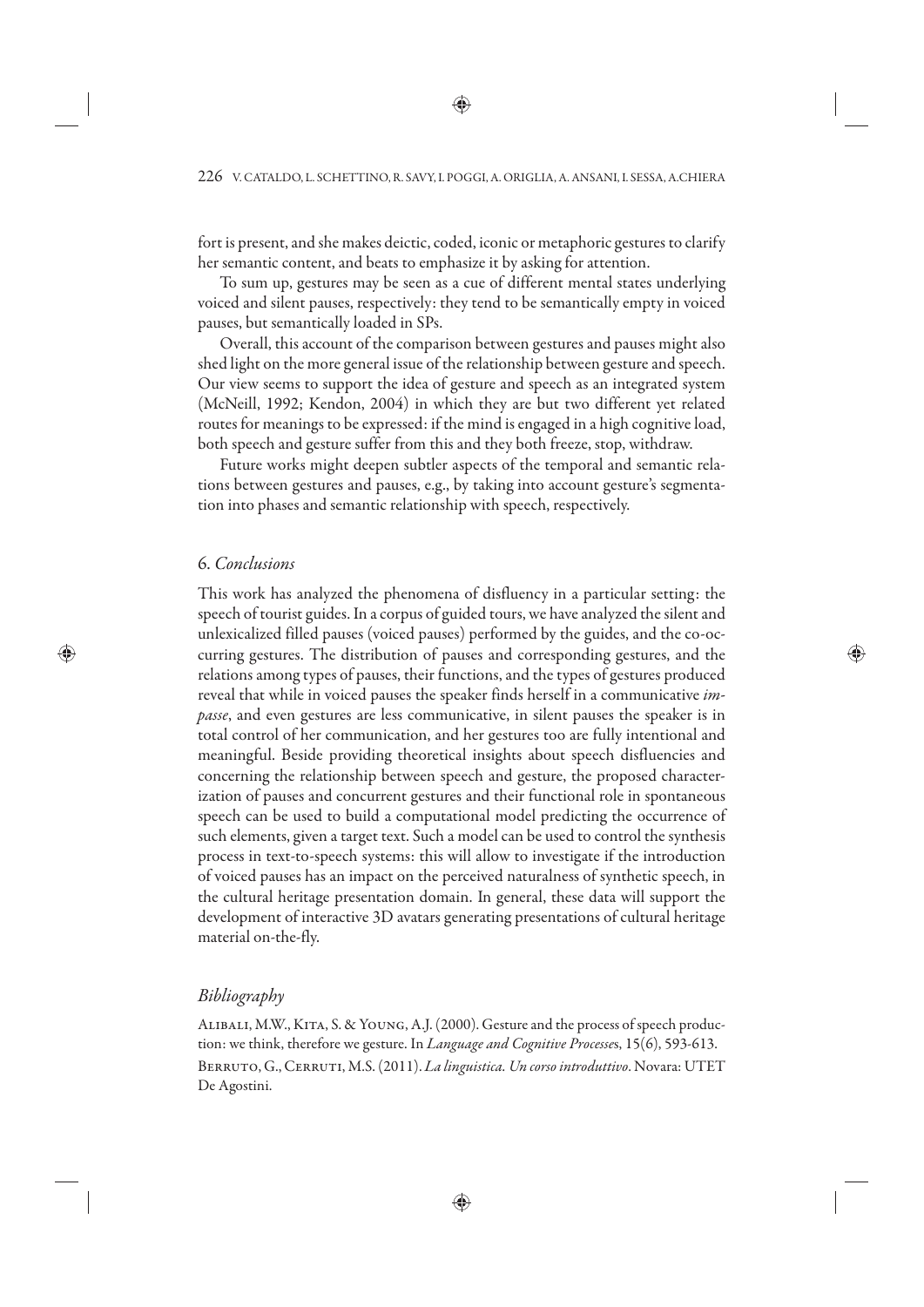Betz, S., Carlmeyer, B., Wagner, P. & Wrede, B. (2018). Interactive Hesitation Synthesis: Modelling and Evaluation. In *Multimodal Technologies and Interaction*, 2(1), 9.

BETZ, S., EKLUND, R. & WAGNER, P. (2017). Prolongation in German. In *Proceedings of DiSS 2017 The 8th Workshop on Disfluency in Spontaneous Speech*, Stockholm, Sweden, 18- 19 August 2017, 13-16.

Betz, S., Wagner, P. (2016).Disfluent lengthening in spontaneous speech. In *Elektronische Sprachsignalverarbeitung (ESSV) 2016*, Leipzig, Germany, 2-4 March 2016.

BETZ, S., WAGNER, P. & SCHLANGEN, D. (2015). Micro-structure of disfluencies: Basics for conversational speech synthesis. In *Proceedings of the 16th Annual Conference of the International Speech Communication Association*, Dresden, Germany, 6-10 September 2015, 2222-2226.

BETZ, S., WAGNER, P. & VOSSE, J. (2016). Deriving a strategy for synthesizing lengthening disfluencies based on spontaneous conversational speech data. In *Phonetik und Phonologie*, 12, 19-22.

Blankenship, J., Kay, C. (1964). Hesitation phenomena in English speech: A study in distribution. In *Word*, 20(3), 360-372.

Boersma, P., Weenink, D. (2018). Praat: Doing phonetics by computer (Version 6.0. 44) [Computer software]. Amsterdam: Institute of Phonetic Sciences.

Capirci, O., Volterra, V. (2008). Gesture and speech. The emergence and development of a strong and changing partnership. In *Gesture*, 8(1), 22-44.

CHAFE, W. (1980). Some reasons for hesitating. In DECHERT, H.W., RAUPACH, M. (Eds), *Temporal variables in speech: Studies in Honour of Frieda Goldman-Eisler*. The Hague: Mouton, 169-180.

CHRISTENFELD, N., SCHACHTER, S. & BILOUS, F. (1991). Filled pauses and gestures: it's not coincidence. In *Journal of Psycholinguistic Research*, 20(1), 1-10.

Cibulka, P. (2016). On how to do things with holds: Manual movement phases as part of interactional practices in signed conversation. In *Sign Language Studies*, 16(4), 447-472.

Clark, H.H. (2002). Speaking in time. In *Speech Communication*, 36:1-2, 5-13.

Colletta, J.M., Kunene, R.N., Venouil, A., Kaufmann, V. & Simon, J.P. (2009). Multi-track annotation of child language and gestures. In Kipp, M., Martin, J., Paggio, P., & Heylen, D. (Eds.), *Multimodal corpora*. Berlin/Heidelberg: Springer, 54-72.

Crocco, C., Savy, R. (2003). Fenomeni di esitazione e dintorni: una rassegna bibliografica. In Crocco, C., Savy, R. & Cutugno, F. (Eds.), *API. Archivio di Parlato Italiano*, DVD.

D'URSO, V., ZAMMUNER, V. (1990). The perception of pause in question-answer pairs. In *Bulletin of the Psychonomic Society*, 28, 41-43.

De Mauro, T. (1999). *Gradit*. Torino: UTET.

Duez, D. (1997). Acoustic markers of political power. In *Journal of Psycholinguistic Research*, 26(6), 641-654.

DUNCAN, S., PEDELTY, L. (2007). Discourse focus, gesture, and disfluent aphasia. In Duncan, S., Cassell, J. & Levy, L.T. (Eds.), *Gesture and the dynamic dimension of language*. Amsterdam / Philadelphia: John Benjamins, 269-284.

EKLUND, R. (1999). A comparative study of disfluencies in four Swedish travel dialogue corpora. In *Disfluency in Spontaneous Speech Workshop*, Berkeley, California, 1 July 1999, 3-6.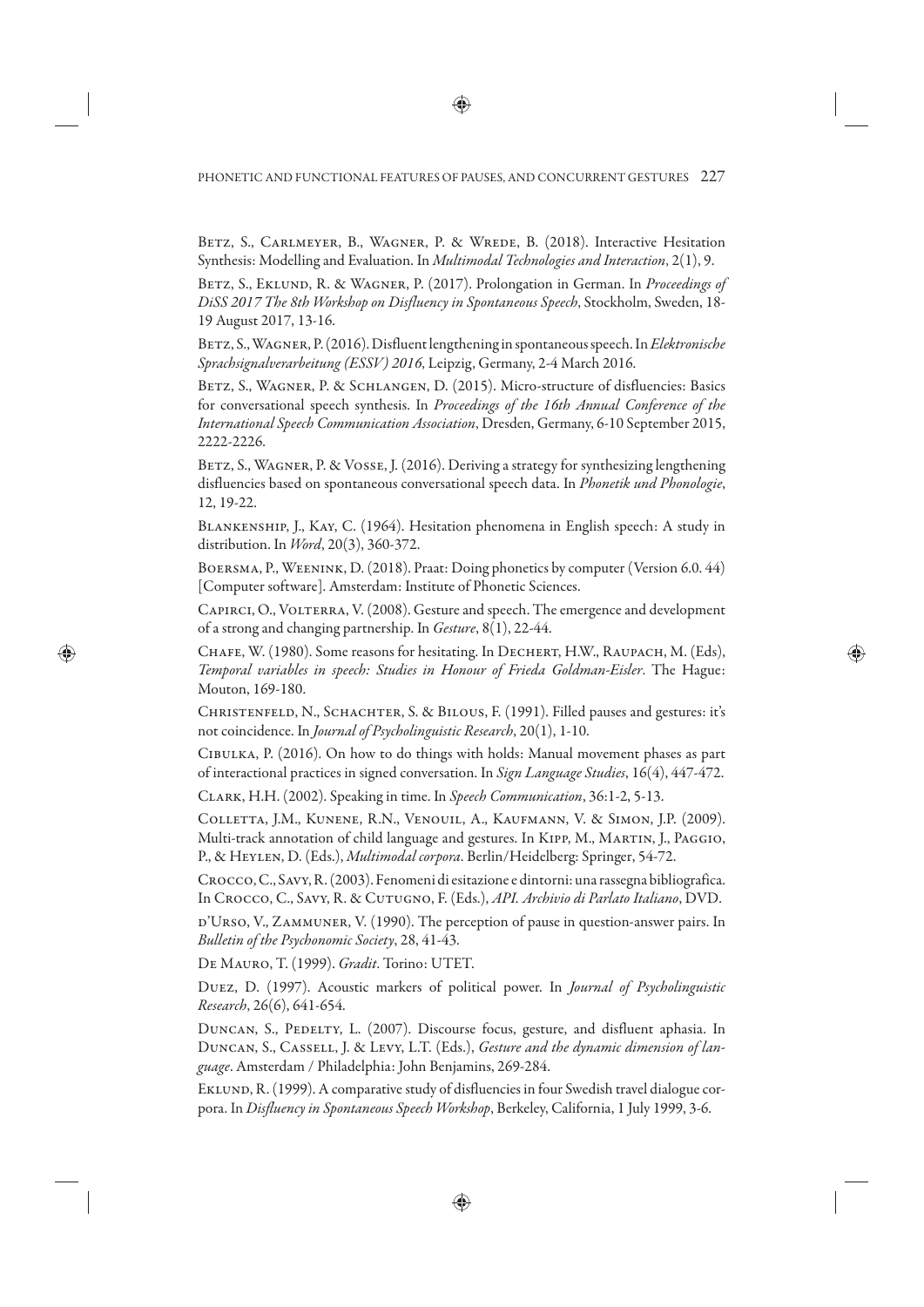Eklund, R. (2001). Prolongations: A dark horse in the disfluency stable. In *Proceedings of DiSS 2001 Disfluency in Spontaneous Speech,* Edinburgh, Scotland, UK, 29-31 August 2001, 5-8.

EKLUND, R. (2004). Disfluency in Swedish human–human and human–machine travel booking dialogues. PhD dissertation, Linköping University Electronic Press.

Ekman, P., Friesen, W.V. (1969). The repertoire of nonverbal behavior: Categories, origins, usage, and coding. In *Semiotica*, 1,1, 49-98.

ELAN (Version 5.2) [Computer software]. (2018, April 04). Nijmegen: Max Planck Institute for Psycholinguistics. Retrieved from https://tla.mpi.nl/tools/tla-tools/elan/.

ESPOSITO, A., MARINARO, M. (2007). What pauses can tell us about speech and gesture partnership. In Esposito, A., Bratanić, M., Keller, E., & Marinaro, M. (Eds.), *Fundamentals of verbal and nonverbal communication and the biometric issue*. Amsterdam: IOS Press, NATO Publishing Series, 45-57.

Ferreira, F., Lau, E.F. & Bailey, K.G.D. (2004). Disfluencies, language comprehension, and tree adjoining grammars. In *Cognitive Science*, 28, 721- 749.

GABREA, M., O'SHAUGHNESSY, D. (2000). Detection of filled pauses in spontaneous conversation speech. In *Proceedings, 6th International Conference on Spoken Language Processing (ICSLP 2000*), Beijing, China, 16-20 October 2000, vol. 2, 678-681.

Giannini, A. (2003). Prolungamenti vocalici e vocalizzazioni. In Cosi, P., Magno Caldognetto, E. & Zamboni, A. (Eds), *Voce, canto, parlato. Studi in onore di Franco Ferrero*. Padova: Unipress, 163-172.

Ginzburg, J., Fernández, R. & Schlangen, D. (2014). Disfluencies as intra-utterance dialogue moves. In *Semantics and Pragmatics*, 7(9), 1-64.

Graziano, M., Gullberg, M. (2018). When speech stops, gesture stops: evidence from developmental and crosslinguistic comparisons. In *Frontiers in psychology*, 9, 879.

HARTSUIKER, R.J., NOTEBAERT, L. (2009). Lexical access problems lead to disfluencies in speech. In *Experimental psychology*, 57, 169-177.

Hieke, A.E. (1981). A content-processing view of hesitation phenomena. In *Language and Speech*, 24(2), 147-160.

Holler, J., Schubotz, L., Kelly, S., Hagoort, P., Schuetze, M. & Özyürek, A. (2014). Social eye gaze modulates processing of speech and co-speech gesture. In *Cognition*, 133, 692-697.

KENDON, A. (1980). Gesticulation and speech: two aspects of the process of utterance. In Key*,* M.R (Ed.), *Nonverbal communication and Language*. The Hague: Mouton, 207-227.

Kendon, A. (2004). *Gesture. Visible action as utterance.* Cambridge: Cambridge University Press.

KITA, S. (1990). The temporal relationship between gesture and speech: a study of Japanese-English bilinguals. Master's Thesis, Department of Psychology, University of Chicago.

KITA, S. (2000). How representational gestures help speaking. In MCNEILL, D. (Ed.), *Language and gesture*. Cambridge: Cambridge University Press, 162-185.

KITA, S. (2009). Cross-cultural variation of speech-accompanying gesture: A review. In *Language and cognitive processes*, 24(2), 145-167.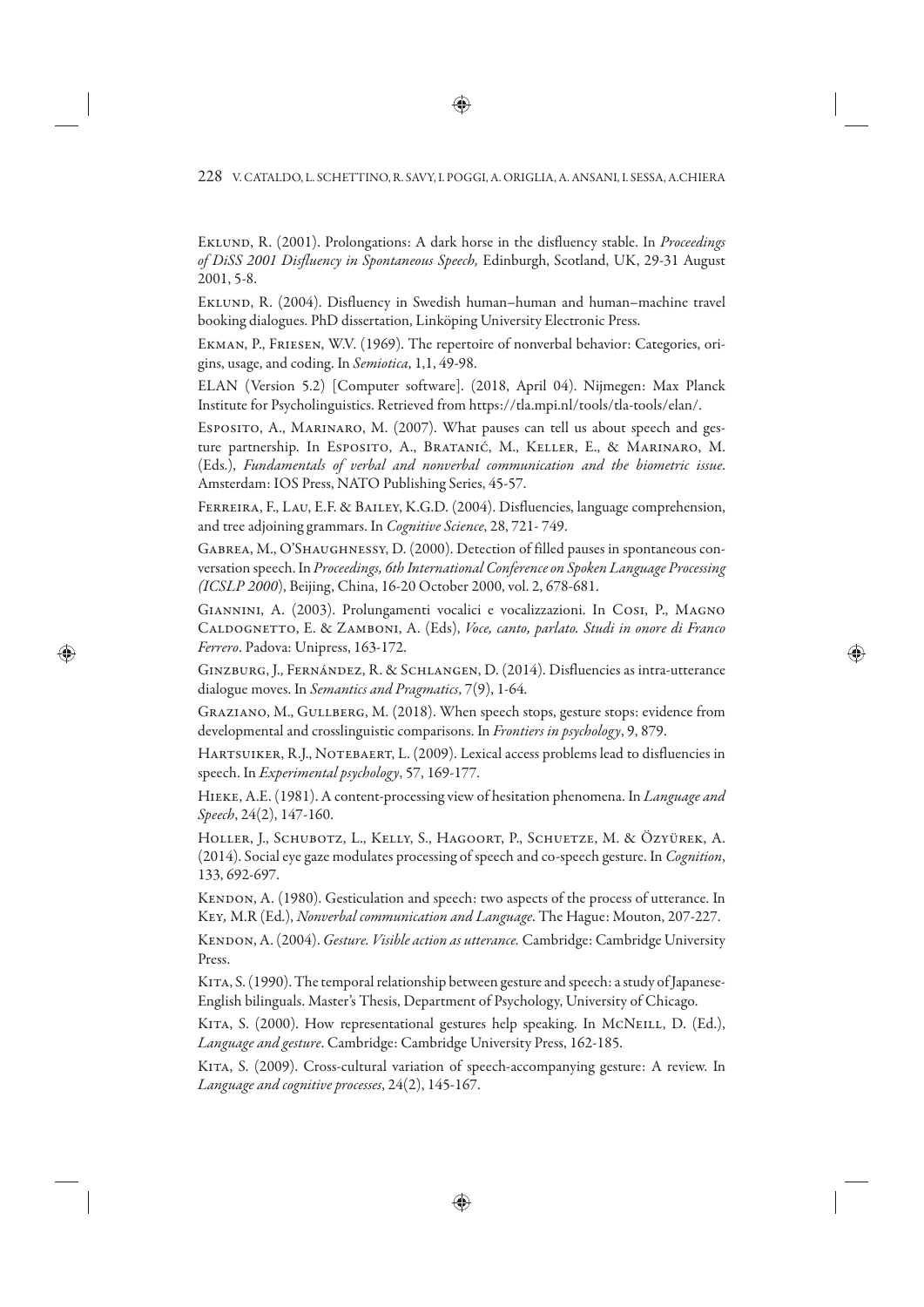Kita, S., Özyürek, A. (2003). What does cross-linguistic variation in semantic coordination of speech and gesture reveal? Evidence for an interface representation of spatial thinking and speaking. In *Journal of Memory and Language*, 48(1), 16-32.

KITA, S., ALIBALI, M.W. & CHU, M. (2017). How do gestures influence thinking and speaking? The gesture-for-conceptualization hypothesis. In *Psychological Review*, 124(3), 245-266.

Kita, S., Davies, T.S. (2009). Competing conceptual representations trigger co-speech representational gestures. In *Language and Cognitive Processes*, 24(5), 795-804.

Kong, A.P., Law, S., Kwan, C.C., Lai, C. & Lam, V. (2015). A Coding System with Independent Annotations of Gesture Forms and Functions during Verbal Communication: Development of a Database of Speech and GEsture (DoSaGE). In *Journal of Nonverbal Behaviour*, 39(1), 93-111.

KRAUSS, R.K., CHEN, Y. & GOTTESMAN, R.F. (2000). Lexical gestures and lexical access: a process model. In McNeill, D. (Ed.), *Language and gesture*. Cambridge: Cambridge University Press, 261-283.

KRAUSS, R.M., HADAR, U. (1999). The role of speech-related arm/hand gestures in word retrieval. In Messing, L., Campbell, R. (Eds.), *Gesture, sign and speech*. New York: Oxford University Press, 93-116.

Levelt, W.J. (1983). Monitoring and self-repair in speech. In *Cognition*, 14(1), 41-104.

Levelt, W.J. (1989). *Speaking: From intention to articulation* (Vol. 1). Cambridge, MA: MIT Press.

LICKLEY, R.J. (2015). Fluency and Disfluency. In REDFORD, M.A. (Ed.), *The handbook of speech production*. John Wiley & Sons, 445-474.

Lickley, R.J. (1998). HCRC Disfluency Coding Manual. Edimburgh: Human Communication Research Centre Technical Report TR-100, University of Edimburgh.

Liszkowski, U. (2008). Before L1: a differentiated perspective on infant gestures. In *Gesture*, 8, 180-196.

Maclay, H., Osgood, C.E. (1959). Hesitation Phenomena in Spontaneous English Speech. In *WORD*, 15:1, 19-44.

MAHL, G.F. (1956). Disturbances and silences in the patient's speech in psychotherapy. In *The Journal of Abnormal and Social Psychology*, 53(1), 1-15.

Mayberry, R.I., Jaques, J. (2000). Gesture production during stuttered speech: insights into the nature of gesture-speech integration. In McNeill, D. (Ed.), *Language and gesture*. Cambridge: Cambridge University Press, 199-214.

McNeill, D. (1992). *Hand and mind*. Chicago: The University of Chicago Press.

McNeill, D. (2005). *Gesture and thought*. Chicago: The University of Chicago Press.

Mondada, L. (2007). Multimodal resources for turn-taking: Pointing and the emergence of possible next speakers. In *Discourse Studies*, 9(2), 195-226.

Morsella, E., Krauss, R.M. (2005). Muscular activity in the arm during lexical retrieval: Implications for gesture-speech theories. In *Journal of Psycholinguistics Research*, 34(4), 415-427.

Müller, C. (2004). Forms and uses of the Palm Up Open Hand: A case of a gesture family? In Müller, C., Posner, R. (Eds.), *The Semantics and Pragmatics of everyday Gestures*. Berlin: Weidler.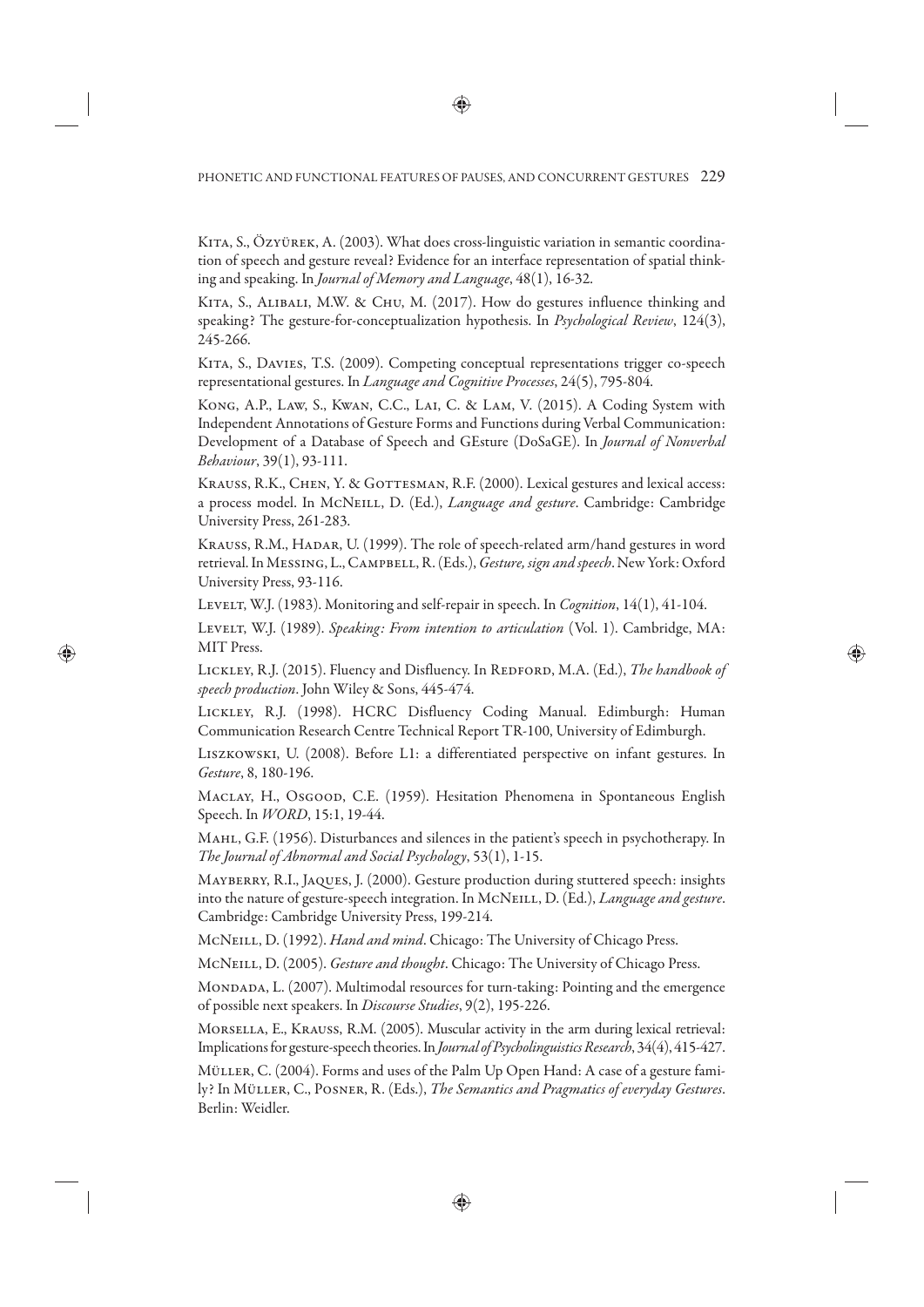Nobe, S. (2000). Where to most spontaneous representational gestures actually occur with respect to speech? In McNeill, D. (Ed.), *Language and gesture*. Cambridge: Cambridge University Press, 186-198.

Nobili, C (2019). *I gesti degli italiani*. Roma: Carocci.

Origlia, A., Savy, R., Cataldo, V., Schettino, L., Ansani, A., Sessa, I., Chiera, A. & Poggi, I. (2019). Human, all too human. Towards a disfluent Virtual Tourist Guide. In *Adjunct Publication of the 27th Conference on User Modeling, Adaptation and Personalization,*  Larnaca, Cyprus, 9-12 June 2019, 393-399.

Origlia, A., Savy, R., Poggi, I., Cutugno, F., Alfano, I., D'Errico, F., Vincze, L. & CATALDO, V. (2018). An Audiovisual Corpus of Guided Tours in Cultural Sites: Data Collection Protocols in the CHROME Project. In *Proceedings of the 2018 AVI-CH Workshop on Advanced Visual Interfaces for Cultural Heritage*, Castiglione della Pescaia, Italy, 29 May 2018, 1-4.

O'Shaughnessy, D. (1992). Recognition of hesitations in spontaneous speech. In *Proceedings: 1992 IEEE International Conference on Acoustics, Speech, and Signal Processing (ICASSP-92)*, San Francisco, USA, 23-26 March 1992, 521-524.

PINE, K.J., BIRD, H. & KIRK, E. (2007). The effects of prohibiting gestures on children's lexical retrieval ability. In *Developmental Science*, 10(6), 747-754.

Poggi, I. (2007). *Mind, hands, face and body. A goal and belief view of multimodal communication.* Berlin: Weidler.

Ragsdale, J.D., Fry Silvia, C. (1982). Distribution of kinesic hesitation phenomena in spontaneous speech. In *Language and Speech*, 25(2), 185-190.

SCHNADT, M.J., CORLEY, M. (2006). The influence of lexical, conceptual and planning based factors on disfluency production. In *Proceedings of the Annual Meeting of the Cognitive Science Society*, (Vol. 28, No. 28), Vancouver, Canada, 26-29 July 2006, 750-755.

SENIGALLIESI, S., SPARANO, A., SCHETTINO, L., SAVY, R., DELL'ORLETTA, F., LUBELLO, S. & Basile, G. (2018). Frequenze lessicali e sintattiche nei testi scritti e orali della descrizione artistico/architettonica: analisi sul corpus delle Certose Campane. Poster presented at *Gruppo di Studio sulla Comunicazione Parlata* (GSCP 2018), Università degli Studi di Napoli "L'Orientale", 12-14 dicembre 2018.

SEYFEDDINIPUR, M. (2006). Disfluency: Interrupting speech and gesture. PhD thesis, Radboud University Nijmegen, Nijmegen.

SHRIBERG, E. (1994). Preliminaries to a theory of speech disfluencies. PhD dissertation, University of California, Berkeley.

SHRIBERG, E. (2001). To "err" is human: Ecology and acoustics of speech disfluencies. In *Journal of the International Phonetic Association*, 31, 153-169.

SHRIBERG, E.E., LICKLEY, R.J. (1993). Intonation of clause-internal filled pauses. In *Phonetica*, 50.3, 172-179.

Sloetjes, H., Wittenburg, P. (2008). Annotation by category-ELAN and ISO DCR. In *Proceedings of the 6th international Conference on Language Resources and Evaluation (LREC 2008)*, Marrakesh, Marocco, 28-30 May 2008.